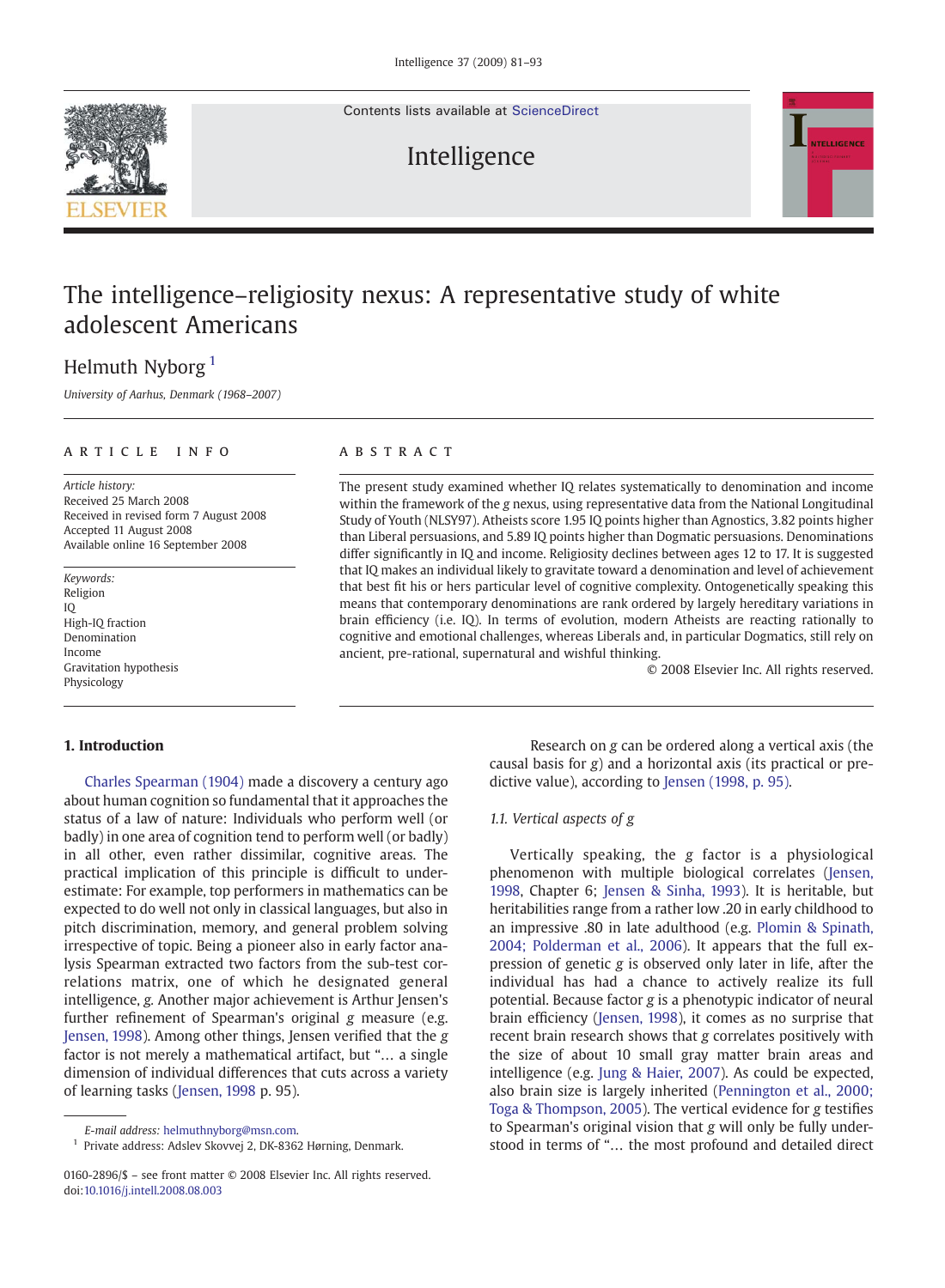study of the human brain in its purely physical and chemical aspects" [\(Spearman, 1927,](#page-11-0) p. 403), and a program  $-$  called physicology — has been formulated to further promote such an approach [\(Nyborg, 1994, 1997, 2007a\)](#page-11-0).

# 1.2. Horizontal aspects of g and the g nexus

Horizontally speaking, the broad practical significance of g emanates "… from the fact it is causally related to many reallife conditions, both personal and social. All these relationships form a complex correlational network, or nexus, in which g is the major node" ([Jensen, 1998](#page-11-0), p. 544). Jensen is careful to point out that individual and group differences in g specify only the essential minimum level needed for achievement in areas like education, occupation, and economy, and that many non-g specific abilities, talents, personality, social and pure chance factors may help co-determine individual and group outcome. A large number of studies nevertheless show that g is the single most important predictor variable for individual and group differences in such diverse areas as employment, health, poverty, crime, welfare and, recently, cross-national student performance and national wealth (e.g. [Batty, Deary, & Gottfredson, 2007; Gottfredson, 1997; Herrn](#page-10-0)[stein & Murray, 1994; Lynn & Vanhanen, 2002; Nyborg,](#page-10-0) [2007b; Rindermann, 2007\)](#page-10-0).

# 1.3. Religiosity and the g nexus

The purpose of the present article is to bring religiosity within the g nexus. There are good reasons for this. First, despite centuries of research and discussion we still do not know how to best account for the origin, development and persistence of religion worldwide. Second, religiosity occupies many people almost everybody in developmental countries, but also a majority in developed societies [\(Zuckerman, 2006\)](#page-12-0). The latter observation is puzzling, because religiosity is basically incompatible with a modern rational or scientific understanding. Religiosity thus refers to 1) *beliefs*, ranging from souls, invisible worlds, supernatural Gods or forces, to angels, devils, and holy spirits, and 2) claims about supernatural forces that control our behavior, feeling and thinking. To be sure, the various denominations differ considerably in intensity, direction and the nature of their beliefs and claims, but they all have supernatural phenomena in common, and this certainly goes far beyond rational explanation and objectivity. The intelligence–religiosity contrast becomes even more obvious in the following brief review of previous research that brings religiosity within the scope of the g nexus framework.

# 2. Selective historical review

The scriptures contain references to intelligence. For example Proverb (3:7, [Scripture, 1982\)](#page-11-0) states: "Trust in the Lord with all your heart, and lean not on your own understanding. In all your ways acknowledge Him, and He shall direct your paths. Do not be wise in your own eyes. Fear the Lord". Even more to the point: "Blessed are the poor in spirit: for theirs is the kingdom of heaven." (Matthew 5:3 in King James Bible).

The research literature on intelligence and religiosity is rather voluminous and will be reviewed only briefly here.

# 2.1. Within-nation studies of inverse IQ (or eminence)–religiosity relationships

[Leuba \(1921\)](#page-11-0) found that only 39% of eminent American scientists and scholars believed in God. [Howells \(1928\)](#page-11-0) and [Sinclair \(1928\)](#page-11-0) used various measures of religious belief in college students and got negative correlations to intelligence, ranging from −.27 to −.36. [Argyle \(1958\)](#page-10-0) noted that "intelligent students are much less likely to accept orthodox beliefs, and rather less likely to have pro-religious attitudes". [Roe](#page-11-0) [\(1965\)](#page-11-0) found that only 4.8% of 64 eminent scientists were religious, and [Beit-Hallahmi \(1988\)](#page-10-0) noted a remarkable degree of irreligiosity among Nobel laureates in science and literature as compared to the general population.

[Beit-Hallahmi and Argyle \(1997,](#page-10-0) p. 177) speculated that there "… probably [are] no difference in intelligence among religious individuals and non-believers…", though fundamentalists score a little lower…" (p. 182), but [Larson and Witham](#page-11-0) [\(1998\)](#page-11-0) observed that only 7% of the high-IQ members of the "National Academy of Sciences" believe in a personal God, against 20.8% Agnostics and 72.2% self-declared Atheists. Moreover, only 7.9% of the members believed in an afterlife against 76.7% declining its existence. [Larson and Witham later](#page-11-0) [\(1999\)](#page-11-0) found that no less than 90+% of the American public still believes in the existence of a personal God and in afterlife, whereas only 40% university bachelors and 10% "eminent" scientists believe so. For bachelors specializing in mathematics, 40% believe in a personal God, but only 30% of the biologists and just 20% of the physicists believe so. [Bell \(2002\)](#page-10-0) meta-analyzed 43 studies and found negative IQ-belief correlations in all but four studies. [Dawkins \(2006\)](#page-11-0) noted that only 3.3% of the Fellows of the Royal Society in Britain believe in God, whereas 78.8% do not believe and the remainders were undecided, against 68.5% believers in the general British population. [Kanazawa \(in press\)](#page-11-0) used data from the American National Longitudinal study of Adolescent Health  $(N=14,277)$  and found that the "Not religious at all", the "Slightly religious", the "Moderately religious", and the "Very religious" differed significantly in IQ (103.09, 99.34, 98.28, and 97.14 respectively,  $p<.000$ ).

To sum up, religiosity relates negatively to IQ (or eminence), and very high-IQ individuals tend to be Atheists and scientists. Religiosity is asymmetrically distributed in modern society. A tiny fraction of very high g people prefers empirical evidence and testable hypotheses to supernatural beliefs, whereas the vast majority of average or low g people subscribe implicitly or explicitly to ideas of supernatural God(s), partake in culturerelated rituals, and claim authority from clergy and scriptures.

# 2.2. Large-scale across-nations studies of inverse IQ–religiosity correlations

[Meisenberg \(2007\)](#page-11-0) correlated the national average IQs given by [Lynn and Vanhanen \(2006\)](#page-11-0), to religiosity and noted a cross-national correlation of −.74, and [Lynn, Harvey and](#page-11-0) [Nyborg \(in press\)](#page-11-0) found that disbelief in God correlates .60 with national IQs across 137 nations.

# 2.3. Denominational rank order

Little reported back in 1926 (cited in [Ament, 1927\)](#page-10-0) that "Unitarians, Episcopalians, Congregationalists, Universalists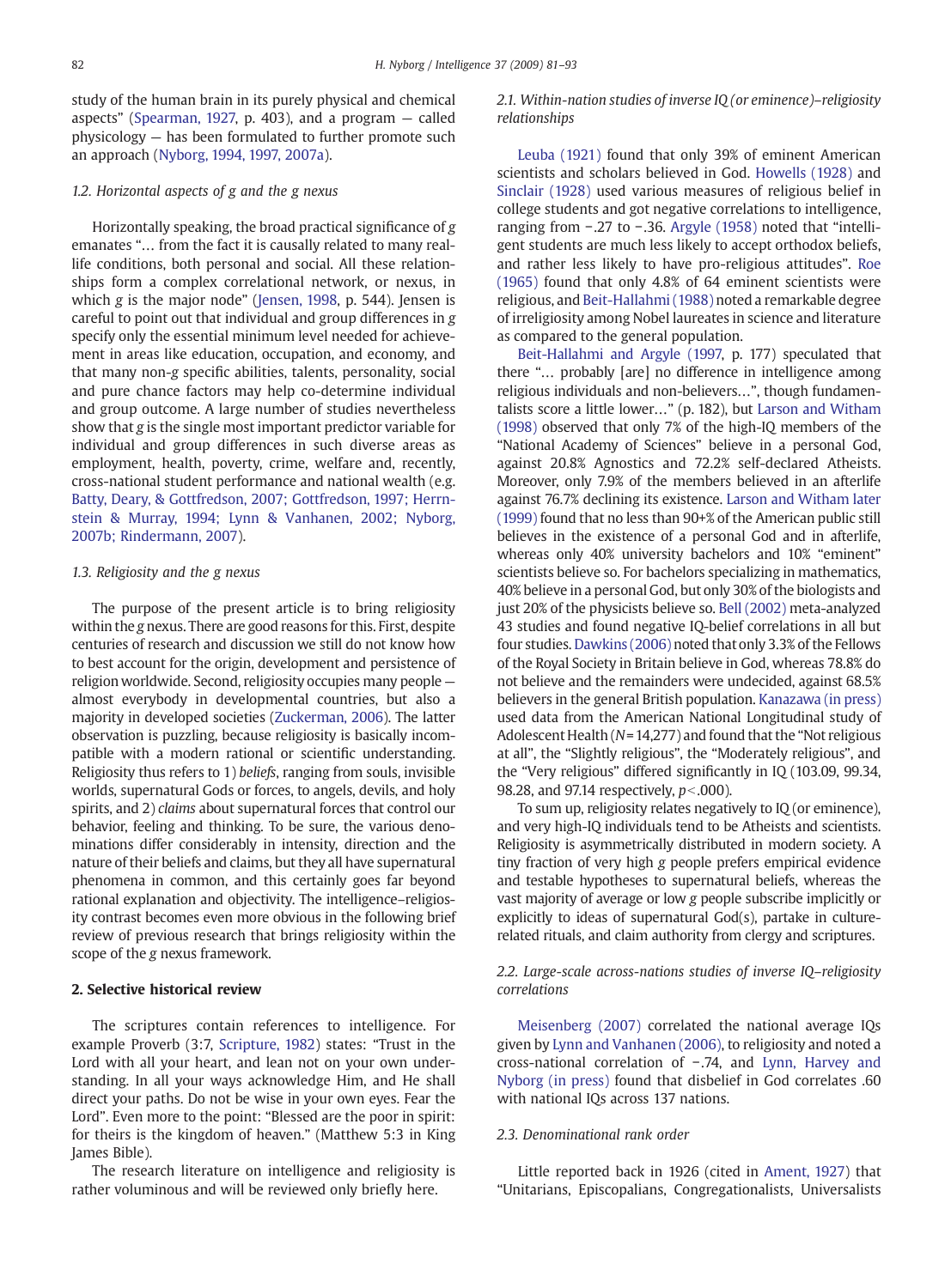and Presbyterians are… far more numerous in 'Who's Who'… Baptists, Methodists and Catholics are distinctly less numerous…" A year later Will Rogers mused that "You just can't eddicate a Baptist… cause when he's eddicated he ain't a Baptist any more" "But take Episcopalians, Presbyterians and Christians, and when they's eddicated they is still Episcopalians, Presbyterians and Christians" (cited in Ament; ibid.). Rogers's speech was a steppingstone for a study in which Ament categorized Unitarians, Episcopal, Congregational, Friends, and Presbyterians in one group, and compared it to a group of all other denominations. Sixty three percent members of the first group appeared in Who's Who against 37% in the second group. [Pratt \(1937\)](#page-11-0) rank-ordered denominations according to their mean intelligence and noted the following order: Episcopal, Christian Science, Nazarene, Congregational, Presbyterian, Protestant, Baptist, Methodist, Disciples of Christ, miscellaneous, Lutheran, Catholic, and no preference. However, all differences were non-significant. Not unexpectedly, this ordering resembles the proportional denominational representation in Who's Who, a proxy for eminence. [Bello \(1954\)](#page-11-0) observed that secularized Jews and people with no religious affiliation were massively over-represented among American scientists, whereas Roman Catholics were under-represented. [Lenski \(1963\)](#page-11-0) reported that Protestant and Jewish scientists were six times more productive than Roman Catholics.

[Verhage \(1964\)](#page-12-0) exposed 1538 individuals to the Groningen Intelligence test and noted the following descending rank order: No affiliation, Reformed Church (Gereformeerde Godsdienst), Netherlands Reformed Church, and Roman Catholics. [Nelsen \(1973\)](#page-11-0) established a scale from reading of books and magazines and going to lectures and cultural events, and observed that Catholics scored much lower than Protestants, with Jews at the top. [Beit-Hallahmi and Argyle \(1997\)](#page-10-0) reviewed studies of social class–religion connections. In essence they found that working class members tend to believe more ardently and emotionally charged in an active agency of support and encouragement (see [Lynd & Lynd,1929,](#page-11-0) p. 329). In a 1990 United States survey [Kosmin and Lachman \(1993\)](#page-11-0) noted that the best educated were Unitarians, Jews, Members of NRMs, and Agnostics, and the least educated were Jehovah's Witnesses, Holiness, Pentecostals, Baptists, and Brethren.

In short, denominations differ considerably in cognitive complexity, IQ, education and achievement.

# 2.4. Liberal versus dogmatic orientations

Early United States studies suggest that fundamentalist or dogmatic attitudes are negatively related to intelligence ([Hoge,](#page-11-0) [1974; Symington, 1935\)](#page-11-0). [Argyle \(1958\)](#page-10-0) found that "intelligent students are much less likely to accept orthodox beliefs, and rather less likely to have pro-religious attitudes." [Rhodes and](#page-11-0) [Nam \(1970\)](#page-11-0) found that Baptists score high on a measure of degree of fundamentalism and anti-intellectualism where Jews score low. [Lynn, Hampson and Magee \(1983\)](#page-11-0) compared Protestant and Catholic intelligence and found a point-biserial correlation of .14 in favour of Protestants. [Rigney and Hoffman](#page-11-0) [\(1993\)](#page-11-0) exposed 1469 subjects to eight measures of antiintellectualism and found that denominational affiliations could be ranked as follows in ascending order: None, Other, Jewish, Liberal Protestants, Fundamentalist Protestants, Roman Catholics. [Beit-Hallahmi and Argyle \(1997\)](#page-10-0) observed that "… fundamentalists score a little lower [intelligence], and that fundamentalist groups and their members are different from others in being of average of lower occupational status, education and income."

Denominations thus differ not only in IQ, but also in degree of dogmatism.

# 2.5. Income

[Kosmin and Lachman \(1993\)](#page-11-0) observed that the wealthiest denominations were, in descending order, Jews, Unitarians, Agnostics, and Episcopalians, and the poorest were members of Holiness churches, Brethren, Pentecostal, Baptists, Jehovah's Witnesses, and Seventh Day Adventists.

Denominational income rank thus overlaps with educational rank, and Liberals achieve better than Dogmatics.

# 2.6. Decreasing religiosity with age

Several international studies indicate that religiosity fades with age during adolescence (e.g. [Francis, 1989; Turner, 1980](#page-11-0)).

# 3. The present study

The problem with many older studies on intelligence– religiosity connections is that they typically draw on convenience sampling and make ad hoc interpretation. Often they remain purely descriptive or sociological at heart, and rarely do they consider the outcome within a testable empirical paradigm. This raised a need for extending the deductive framework of the g nexus to cover bonds between intelligence and type of religious persuasion. Ontogenetic and evolutionary aspects are also missing from older studies.

The present study examines the working hypothesis that dogmatism reflects a neurologically less than optimally evolved low g brain that seek supernatural guidance in ambiguous or life threatening situations.

The study begins with two sets of a priori assumptions. First, high g people have a brain based biological capacity for solving complex problems, and for acting rationally when confronted with fundamental questions about existence, human nature, underlying causes, or the "slings and arrows of outrageous fortune". Second, low g people lack this protection and are therefore unfairly ordained to live in a prerational world based on poorly validated evidence and little accumulated insight. They accordingly often find themselves in cognitively, emotionally, or morally challenging situations and have to use plan B, that is, to call upon easily comprehensible religious authoritative guidance and to submit more or less uncritically to culturally given stereotyped rituals. Frustration with their life may also make them seek redemption or faith in an after life.

The physicology program [\(Nyborg, 1994, 1997, 2007a\)](#page-11-0) may supplement this by providing an entry into understanding of ultimate cause(s) for enhanced g (and reduced religiosity) during human evolution in the following way: "In this view evolution refers to gradual selection over eons of time for economical combinations of physico-chemical agents and related molecular processes and mechanisms… Physicology sees traditional Darwinistic selection as a special case of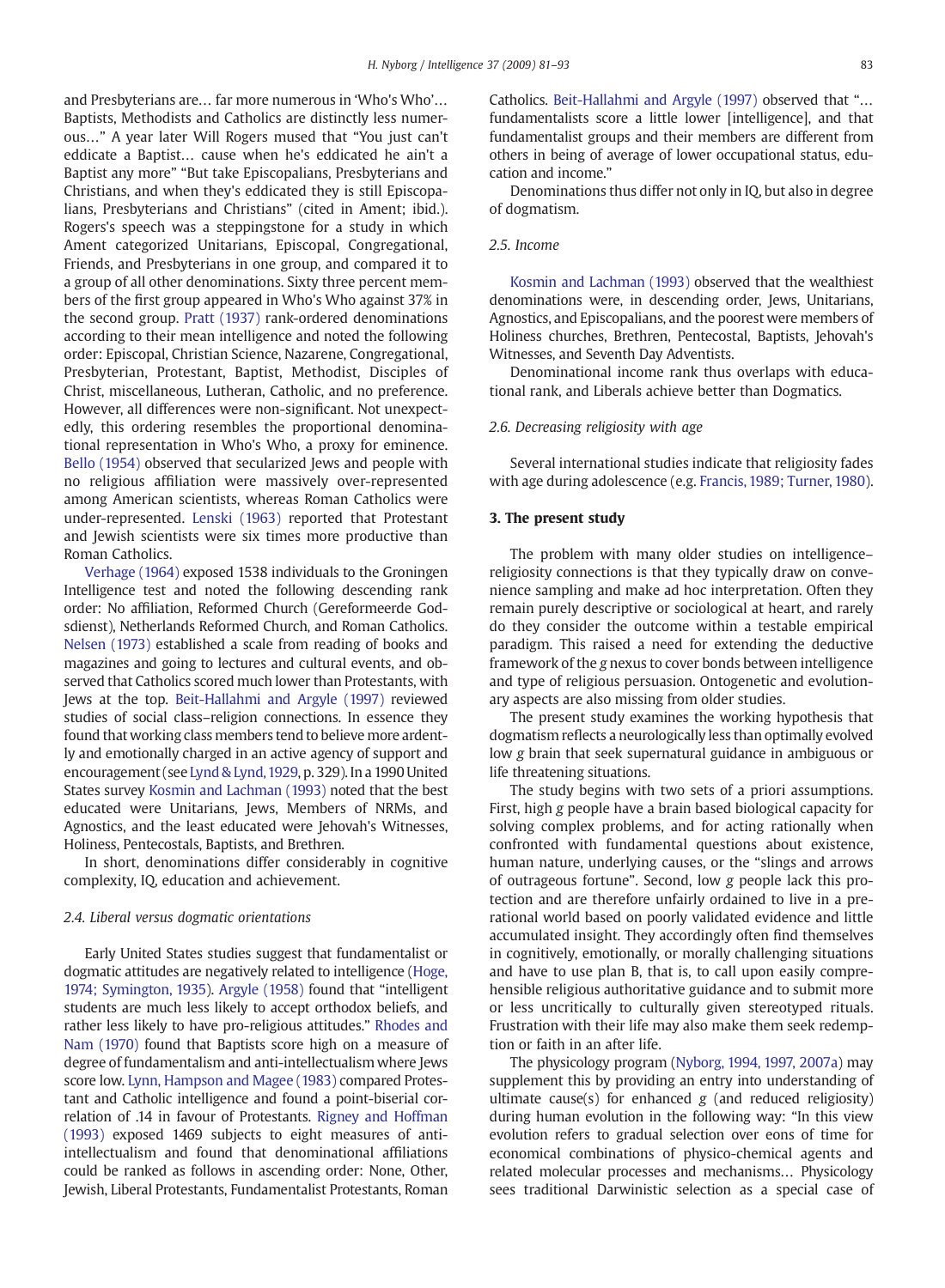selection among live organisms" where "… geography, geology, and variations in the climate, in water and mineral resources, and in the availability of food all affects physico-chemical processes" and "… translate to differences in body, in brain processing, thinking, and emotions, and in behavior."… "In that respect, nature seems to follow the most economical or energyefficient path." [\(Nyborg, 1994](#page-11-0), pp. 25–27).

The ultimate causal level presumes that geographically separated peoples were subjected to different evolutionary pressures over extended time-periods. Those living under the hardest of evolutionary pressures, in cold or arctic areas, were gradually and over many generations selected for enhanced g (for details of the Climate Theory, see [Lynn, 2006; Rushton,](#page-11-0) [2000\)](#page-11-0). They had to replace ancient pre-rational supernatural beliefs with more effective rational approaches in order to survive under the harsh conditions given. People living inwarm or tropical areas enjoyed in general more relaxed selective conditions, and low g individuals were not severely punished, as their survival was not seriously compromised by uncritical reference to ancient supernatural thinking, irrational beliefs in souls, invisible worlds, Gods, forces, angels, devils, hell, or holy spirits. A contemporary belief that supernatural forces control behavior, feelings and thinking is accordingly seen as a reminiscence of pre-historic animism and magical thinking.

The proximate intelligence–religiosity connections were tested in accordance with the g nexus by monitoring whether contemporary g differences explain the covariant pattern of presence (or absence) of different types of religious persuasion and related socio-economic status. High g individuals will gravitate towards atheism or science, will discard supernatural phenomena, and will learn fast and prosper. Average g individuals will find one of several moderate liberal denominations more to their taste, will display average learning, and will accordingly assume an intermediate socio-economic standing. Low g individuals will to submit to one of the many dogmatic denominations, will be slow learners, and will attain a low socio-economic status that accord with their limited cognitive complexity and closed mind. Variations in disbelief, denominational complexity, educability and income are accordingly expected to follow from essentially heritable g differences, and to manifest themselves as today's mainly biologically brain based religious class differences.

The primary goal is to anchor religiosity within ultimate and proximate biological, intellectual, and achievement parameters and the g nexus. A secondary goal is to add the physicology program, in order to establish a coherent deductive causal framework for explaining religiosity. Presently there is fundamental disagreement about the role of social background and education. [Beit-Hallahmi and Argyle \(1997,](#page-10-0) p. 157) noted that: "Basic demographic and social background variables seem to have important effects on religiosity, and should be taken into consideration ahead of other variables in accounting for religiosity." They noted that Jews and Episcopalians have the most education and Baptists and Roman Catholics the least [\(Beit-Hallahmi & Argyle, 1997,](#page-10-0) p. 178), and concluded that this "… seemed to be due to different values being placed on education…"

The present approach differs from such a socialization position, by assuming that differences in cognitive complexity reflect a biological parameter (i.e.  $g$ ) that predisposes both for denominational, educational and socio-economic differences.

Thus, g predicts training potential ([Ree & Earles, 1990\)](#page-11-0), attained income and job status (e.g. [Gottfredson, 1997; Hartmann,](#page-11-0) [Larsen, & Nyborg, submitted for publication; Nyborg & Jensen,](#page-11-0) [2001](#page-11-0)) and, by analogy, representation in Who's Who.

# 3.1. Syllogisms

Six testable syllogisms about g defined the empirical program. However, to promote a non-specialist understanding the somewhat technical g factor score will be translated into its IQ equivalent in the ensuring analyses (see Analysis section).

# 3.1.1. Syllogism 1

Premises 1 and 2: Cognitively complex people typically resort to reason, science and data to reduce uncertainty, whereas people lacking this cognitive protection often resort to ancient supernatural beliefs and claims. Ergo: High-IQ people gravitate towards atheism and/or science, and low-IQ people become religious.

# 3.1.2. Syllogisms 2a–c

Premise 1 and 2 + premise 3: Denominations differ in cognitive complexity. Ergo, 2a: Cognitively highly complex people choose Atheism/science; 2b: Medium complex people choose liberal denominations (i.e. fairly open, critical, less committed, metaphorical, cultural heritage type), and 2c: Least complex people drift towards dogmatic denominations (committed, personal relationship with Jesus, emphasis on sinfulness, fixed rules for behaviour, and need for atonement).

# 3.1.3. Syllogism 3

Premise 4: Denominations of different conceptual complexity also differ in IQ. Ergo: Denominations can be systematically rank ordered by average IQ.

# 3.1.4. Syllogism 4

Premis 5: Denominations that differ in distribution score will according to Gaussian distribution theory also differ in the proportions of high-IQ individuals (i.e. with IQ≥120) — the group from which society primarily recruits its members for the upper positions [\(Herrnstein & Murray, 1994](#page-11-0)). Obviously, the absolute denominational contribution of high-IQ members also depends on its numerical size. Ergo: Large denominations may offer more gifted individuals to occupy the upper religious and social positions in society than do small denominations, even if they do have relatively low mean IQs and SDs.

# 3.1.5. Syllogism 5

Premise 6: IQ is the most important single predictor of income ([Herrnstein & Murray, 1994\)](#page-11-0). Ergo: Denominations with high IQ earn more than less favored denominations.

# 3.1.6. Syllogism 6

Premises 7 and 8: The indicator for the heritability of IQ goes up with age as children have more chances to actively create their own environment rather than just reacting passively to parental directions (e.g. [Scarr & McCartney, 1983](#page-11-0)). Moreover, individuals tend to gravitate over time towards a job with a task complexity that matches their own cognitive complexity level the so-called Gravitation hypothesis ([Reeve & Heggestad, 2004;](#page-11-0) [Wilk, Desmarais, & Sackett, 1995; Wilk & Sackett, 1996\)](#page-11-0). In the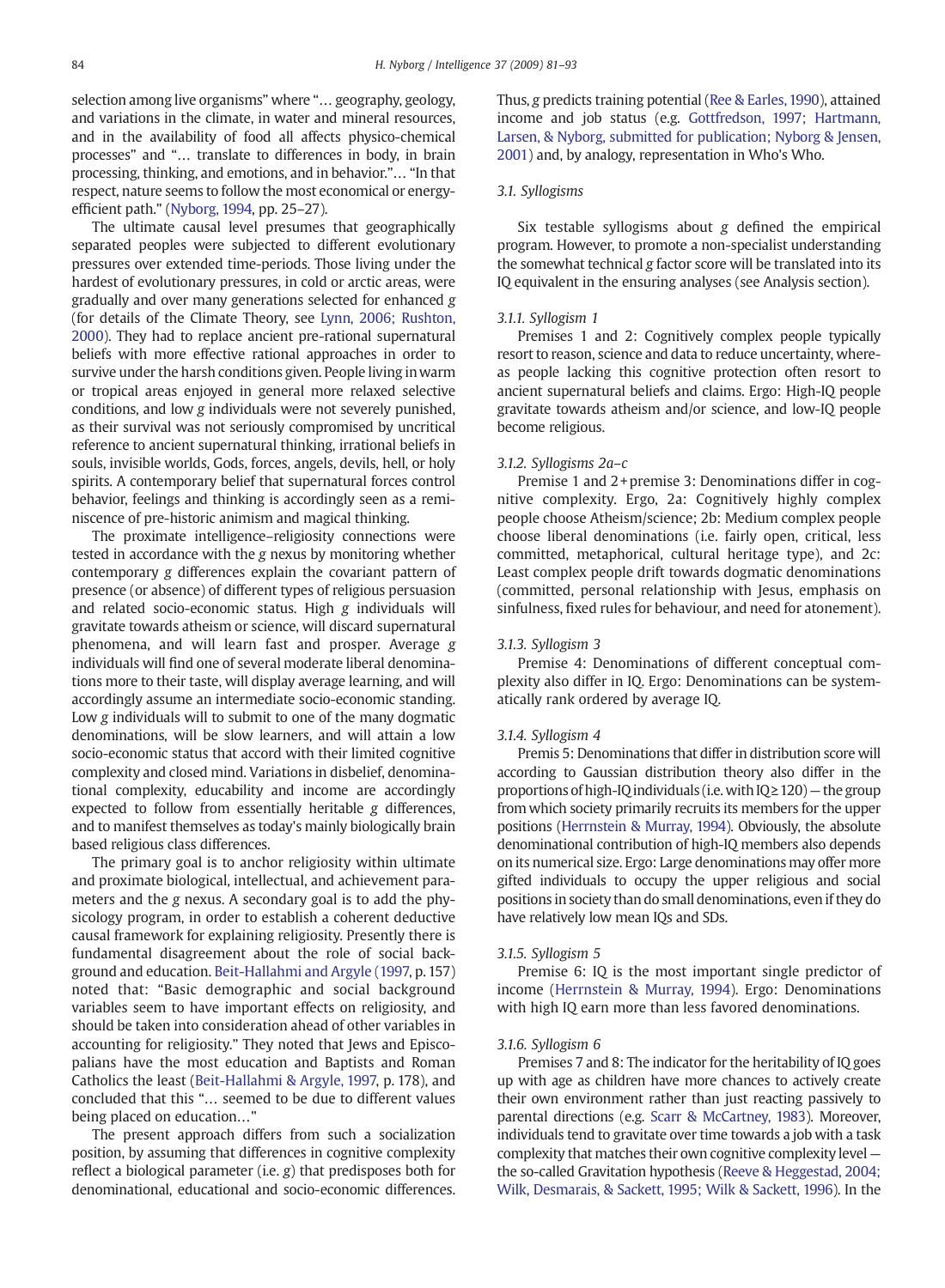<span id="page-4-0"></span>Table 1

White principal axis factor g loadings (un-rotated)

| Sub-tests                | $g$ (PAF) |
|--------------------------|-----------|
| General science          | 0.86      |
| Arithmetic reasoning     | 0.85      |
| Word knowledge           | 0.84      |
| Mathematics knowledge    | 0.84      |
| Paragraph comprehension  | 0.83      |
| Mechanical comprehension | 0.80      |
| Electronics information  | 0.76      |
| Assembling objects       | 0.67      |
| Numerical operations     | 0.62      |
| Coding speed             | 0.59      |
| Shop information         | 0.54      |
| Auto information         | 0.53      |
| Total variance explained | 54%       |
|                          |           |

present context the Gravitation hypothesis gives basis for the expectation that individuals will gravitate over time towards a non-faith/faith position with a degree of complexity that matches their own cognitive complexity. Ergo: Agnostic and Atheist persuasions become increasingly more prevalent from ages 12 to 17, and the proportion of religious believers drops accordingly.

# 4. Method

# 4.1. Computer adaptive testing

The CAT-ASVAB97 consists of the ten power and two speeded sub-tests shown in Table 1.

The U.S. Department of Defense developed a computer adaptive form for the 10 power sub-tests, so that the testing procedure "… matches the difficulty level of the individual test items to the ability levels of the respondents" (details in [Owen,](#page-11-0) [1969, 1975; Segall, Moreno, & Hetter, 1997](#page-11-0)). The two speeded

tests in the CAT-ASVAB, Coding Speed and Numerical Operations were administered in a non-adaptive format, that is, all respondents answer the same items in the same order. The final ability estimate for these sub-tests is a rate score based on the proportion of correct responses corrected for guessing, divided by the mean screen presentation time for the items ([Lord,1980\)](#page-11-0).

# 4.2. Liberal and Dogmatic terminology

When religion is defined as ideology "…actively concerned with the establishment and defense of patterns of beliefs and values" [\(Geertz, 1964](#page-11-0), p. 64), the question arises whether denominations differ in being open or closed-minded, flexible or dogmatic. The present review indicated that they certainly differ in degree of education, and lack of education correlates .50 to .60 with authoritarianism ([Christie & Jahoda, 1954\)](#page-11-0). This is one reason to expect denominational differences in degree of dogmatism, even if authoritarianism is typically used in discussions of right-wing ideology whereas dogmatism reflects the rigidity of both the political right and left ([Beit-](#page-10-0)[Hallahmi & Argyle, 1997,](#page-10-0) p. 167). Using his own dogmatism scale [Rokeach \(1960\)](#page-11-0) observed that Roman Catholic American students scored higher than Protestants, and non-believers scored lowest on the scale, and [Brown \(1962\)](#page-11-0) found that orthodox religious beliefs correlated with authoritarianism. This and other evidence lead [Beit-Hallahmi and Argyle \(1997\)](#page-10-0) to conclude that religiosity is related to "… suggestibility, authoritarianism, dogmatism, and self-esteem." (p. 248).

The 19 denominations in the present study were tentatively categorized into four groups: 1) Atheists, 2) Agnostics, 3) Liberals, and 4) Dogmatics, based on the sparse research evidence for different levels of dogmatism and authoritarianism. A Liberal denomination was defined as fairly open, critical, less committed, metaphorical, cultural heritage-type religion, and average education and income, and a Dogmatic denomination

#### Table 2

Actual number of white subjects used in the ensuing statistical analyses, then the representative number of all adolescent subjects according to total NLSY97 sample weight/100, by denomination and race, and sorted by the total denominational frequency in the United States 1997

| Religious<br>denomination | Actual white<br>Ns used for<br>the ensuing | Representative number of subjects according to sample weight |                |            |                |              |       | Racial proportions within<br>denomination in % |                | Denominational<br>proportions across<br>total sample in % |                |                |
|---------------------------|--------------------------------------------|--------------------------------------------------------------|----------------|------------|----------------|--------------|-------|------------------------------------------------|----------------|-----------------------------------------------------------|----------------|----------------|
|                           | analyses                                   | Total                                                        | Total %        | White      | Hispanic       | <b>Black</b> | White | Hispanic                                       | <b>Black</b>   | White                                                     | Hispanic       | <b>Black</b>   |
| Roman Catholic            | 985                                        | 3,964,127                                                    | 26             | 2,868,712  | 973,377        | 122,038      | 72    | 25                                             | 3              | 26                                                        | 56             | 5              |
| <b>Baptist</b>            | 541                                        | 2.853.049                                                    | 19             | 1.598.288  | 115,018        | 1,139,743    | 56    | $\overline{4}$                                 | 40             | 15                                                        |                | 50             |
| Personal Philosophy       | 355                                        | 1,338,853                                                    | 9              | 1,034,156  | 121,887        | 182.810      | 77    | 9                                              | 14             | 9                                                         | 7              | 8              |
| <b>Bible Church</b>       | 276                                        | 1,075,397                                                    | 7              | 804,237    | 105,770        | 165,390      | 75    | 10                                             | 15             | 7                                                         | 6              |                |
| Lutheran                  | 327                                        | 997.472                                                      | $\overline{7}$ | 955,037    | 29,955         | 12,480       | 96    | 3                                              |                | 9                                                         | $\overline{2}$ |                |
| Methodist                 | 237                                        | 854,365                                                      | 6              | 698,178    | 32,833         | 123,354      | 82    | $\overline{4}$                                 | 14             | 6                                                         | $\overline{2}$ | 5              |
| Protestant (Other)        | 202                                        | 811.758                                                      | 5              | 588,766    | 104,701        | 118.291      | 73    | 13                                             | 15             | 5                                                         | 6              | 5              |
| Pentecostal               | 98                                         | 535.862                                                      | $\overline{4}$ | 292,747    | 98,953         | 144,162      | 55    | 18                                             | 27             | 3                                                         | 6              | 6              |
| Agnostic                  | 103                                        | 370,420                                                      | $\overline{2}$ | 303,645    | 37,980         | 28,795       | 82    | 10                                             | 8              | 3                                                         | $\overline{2}$ |                |
| Other                     | 99                                         | 335,954                                                      | $\overline{2}$ | 290,001    | 21,409         | 24,544       | 86    | 6                                              | 7              | 3                                                         |                |                |
| Disciples of Christ       | 79                                         | 329.701                                                      | $\overline{2}$ | 228,558    | 35,658         | 65.485       | 69    | 11                                             | 20             | $\overline{2}$                                            | $\overline{2}$ |                |
| Presbyterian              | 82                                         | 267,769                                                      | $\overline{2}$ | 238,987    | 6704           | 22,078       | 89    | 3                                              | 8              | $\overline{2}$                                            | $\Omega$       |                |
| Mormon                    | 66                                         | 226,709                                                      | $\overline{2}$ | 194,657    | 28,271         | 3781         | 86    | 12                                             | $\overline{2}$ | $\overline{2}$                                            | $\overline{2}$ | $\Omega$       |
| Jewish                    | 70                                         | 208,491                                                      | $\mathbf{1}$   | 206,453    | 2038           | $\Omega$     | 99    | $\mathbf{1}$                                   | $\Omega$       | $\overline{2}$                                            | $\overline{0}$ | $\Omega$       |
| Episcopal/Anglican        | 61                                         | 202,339                                                      | $\mathbf{1}$   | 180,714    | 9056           | 12,569       | 89    | $\overline{4}$                                 | 6              | $\overline{2}$                                            |                |                |
| Un. Church of Christ      | 58                                         | 200,012                                                      | $\mathbf{1}$   | 168,237    | 4024           | 27,751       | 84    | $\overline{2}$                                 | 14             | $\overline{2}$                                            | $\Omega$       |                |
| <b>Holiness</b>           | 44                                         | 189,945                                                      | $\mathbf{1}$   | 125,422    | $\Omega$       | 64.523       | 66    | $\mathbf{0}$                                   | 34             |                                                           | $\Omega$       | 3              |
| Atheist                   | 39                                         | 131,927                                                      | $\mathbf{1}$   | 117,681    | 5155           | 9091         | 89    | $\overline{4}$                                 |                |                                                           | $\mathbf{0}$   | $\overline{0}$ |
| Muslem                    | 20                                         | 68,787                                                       | $\overline{0}$ | 58,658     | $\overline{0}$ | 10,129       | 85    | $\mathbf{0}$                                   | 15             | $\mathbf{1}$                                              | $\Omega$       | $\overline{0}$ |
| All Groups                | 3.742                                      | 14.962.937                                                   | 100            | 10,953,134 | 1,732,789      | 2,277,014    |       |                                                |                |                                                           |                |                |
| Group percentage          |                                            |                                                              |                | 73%        | 12%            | 15%          |       |                                                |                |                                                           |                |                |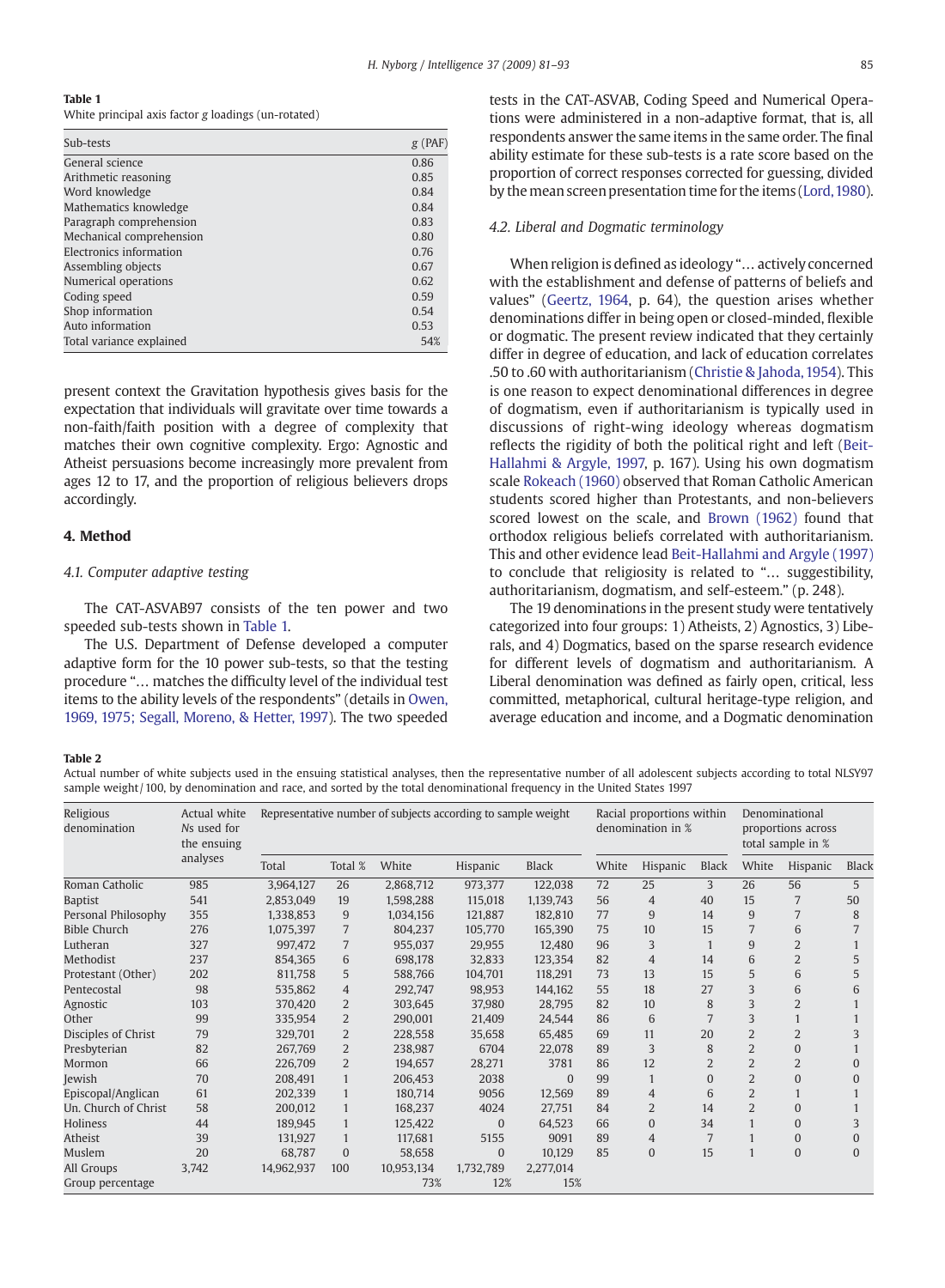<span id="page-5-0"></span>Table 3

White IQ differences by Atheist versus Religious persuasions, excluding Agnostics (F(1 3637) = 5.51; p= .02)

|           | Representative N | IO (PAF) | SD.   | Difference        | IO   |
|-----------|------------------|----------|-------|-------------------|------|
| Atheist   | 117.681          | 111.08   | 12.78 |                   |      |
| Religious | 10.531.586       | 105.95   | 13.54 | Atheist-Religious | 5.13 |
| Total     | 10.650.267       | 106.01   | 13.54 |                   |      |

was defined by being heavily committed, calling for a personal relationship with Jesus, putting emphasis on sinfulness, adhering to fixed rules for behaviour, and expressing a need for atonement. Obviously, any such categorization is highly debatable even if three judges arrived at a mean correlation of .93 for their verdict. For liberal orientations one judge classified Jews and Methodists as Dogmatics, and another judge saw Roman Catholics as Liberals. Table 4 reflects the majority vote (for further discussion, see Limitation section.

# 4.3. High-IQ fraction

The size of the high-IQ fraction of members within each denomination with  $IQ>= 120$  was deemed interesting, as higher education and leading positions in society increasingly recruit such high-IQ people for service at the upper circles [\(Gottfredson, 1997; Herrnstein & Murray, 1994](#page-11-0)). The total size of the denominational high-IQ fraction would provide an index for the potential influence a particular denomination may exert on society.

# 4.4. Test for significance

The use of cross-sectional weight/100 makes the study representative for all white 12–17 year old non-Hispanics, but the huge number of representative subjects makes ordinary statistical testing almost meaningless. To counter this problem, all test for statistical significance was calculated on basis of the much lower number of actually responding subjects (see [Table 2,](#page-4-0) second column), even if tables provide the representative N.

### Table 4

Rough division of current orientations into four

| Current orientation  | Categorization |          |                      |                       |
|----------------------|----------------|----------|----------------------|-----------------------|
| Atheist              | Atheist        |          |                      |                       |
| Agnostic             |                | Agnostic |                      |                       |
| Episcopal/Anglican   |                |          | Liberal <sup>a</sup> |                       |
| Jewish               |                |          | Liberal              |                       |
| Methodist            |                |          | Liberal              |                       |
| Presbyterian         |                |          | Liberal              |                       |
| Lutheran             |                |          | Liberal              |                       |
| Protestant (Other)   |                |          | Liberal              |                       |
| Disciples of Christ  |                |          |                      | Dogmatic <sup>b</sup> |
| Un. Church of Christ |                |          |                      | Dogmatic              |
| Roman Catholic       |                |          |                      | Dogmatic              |
| Mormon               |                |          |                      | Dogmatic              |
| <b>Bible Church</b>  |                |          |                      | Dogmatic              |
| Muslem               |                |          |                      | Dogmatic              |
| Holiness             |                |          |                      | Dogmatic              |
| <b>Baptist</b>       |                |          |                      | Dogmatic              |
| Pentecostal          |                |          |                      | Dogmatic              |

<sup>a</sup> Liberal: fairly open, critical, less committed, metaphorical, cultural heritage-type persuasion.

<sup>b</sup> Dogmatic: more committed, personal relationship with Jesus, emphasis on sinfulness, explicit rules for behavior and need for atonement.

## Table 5

IQ averages for white Atheists, Agnostics, Liberals and Dogmatics (F(3 3738) = 9.09;  $p < 0.001$ )

| Level of factor | Representative N | IQ (PAF) | <b>SD</b> |
|-----------------|------------------|----------|-----------|
| Atheist         | 117.681          | 111.08   | 12.78     |
| Agnostic        | 303.645          | 109.13   | 14.21     |
| Liberal         | 3.903.069        | 107.26   | 13.55     |
| Dogmatic        | 6.629.517        | 105.19   | 13.48     |
| Total           | 10.953.912       | 106.10   | 13.57     |

# 4.5. Analysis

The CAT-ASVAB97 sub-tests show considerable cognitive homogeneity. The standardized scores for all 12 sub-tests were subjected to an un-rotated Principal Axis Factor analysis, and a general intelligence (PAF) g factor score was derived and subsequently converted to IO equivalent points through the formula  $g * 15 + 100$ . This factorial IQ is theoretically and methodologically a more satisfying measure than a simple IQ score based on summed standardized sub-test scores [\(Jensen, 1998\)](#page-11-0). The g loadings of the 12 sub-tests (see [Table 1\)](#page-4-0) range from .55 to .88, suggesting that the standard CAT-ASVAB97 is a close proxy for g, as expected ([Nyborg, 2007b; Rindermann, 2007\)](#page-11-0).

# 4.6. Subjects

[Table 2](#page-4-0) first tabulates the actual number of 12–17 year old white respondents used in the ensuing statistical analyses, then the representative number and percentage of the full NLSY97 sample of 12–18 year old individuals, broken down by denomination and race. The representative number indicates how many individuals each respondent represent when total sample weights / 100 are used [\(Moore, Pedlow, Krishnamurty,](#page-11-0) [& Wolter, 2000](#page-11-0)). The total weighted sample represents all white non-Hispanic, Hispanic, black, and other adolescents in the United States in 1997, sorted by total denominational frequency and race.

Roman Catholic and Baptist persuasions clearly dominate the American picture, whereas Atheists and Muslems form small

# Table 6

White IQ differences by denomination ( $F(18\ 3723) = 6.90$ ;  $p \ll .001$ .)

| Denomination         | Representative N | IQ     | <b>SD</b> |
|----------------------|------------------|--------|-----------|
| Episcopal/Anglican   | 180,714          | 113.43 | 11.68     |
| Jewish               | 206.453          | 112.43 | 13.14     |
| Atheist              | 117,681          | 111.08 | 12.78     |
| Agnostic             | 303,645          | 109.13 | 14.21     |
| Methodist            | 698.178          | 108.33 | 13.41     |
| Presbyterian         | 238,987          | 107.74 | 13.55     |
| Lutheran             | 955,037          | 107.51 | 12.01     |
| Protestant (Other)   | 588,766          | 107.42 | 13.38     |
| Disciples of Christ  | 228,558          | 106.90 | 12.99     |
| Roman Catholic       | 2,868,712        | 106.66 | 12.98     |
| Other                | 290,001          | 106.43 | 13.65     |
| Mormon               | 194,657          | 106.16 | 12.87     |
| Un. Church of Christ | 168,237          | 106.14 | 12.47     |
| <b>Bible Church</b>  | 804,237          | 106.09 | 14.21     |
| Muslem               | 58,658           | 104.87 | 9.94      |
| Personal Philosophy  | 1,034,934        | 103.98 | 14.54     |
| Holiness             | 125,422          | 103.56 | 12.88     |
| <b>Baptist</b>       | 1,598,288        | 102.13 | 13.78     |
| Pentecostal          | 292,747          | 101.89 | 13.05     |
| Total                | 10,953,912       | 106.09 | 13.57     |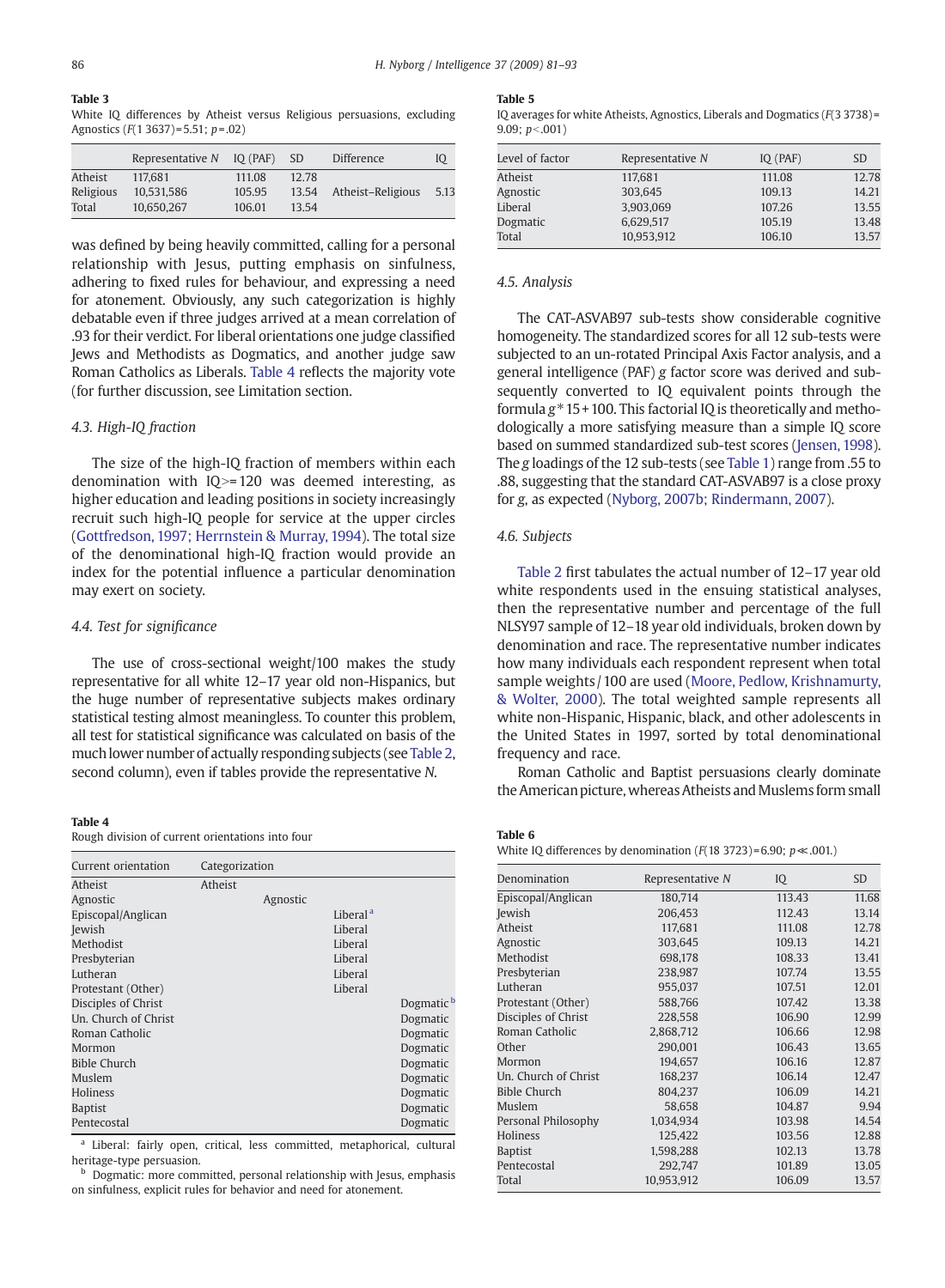# <span id="page-6-0"></span>Table 7

Religious classification, percentile IQ distribution, proportion of high-IQ individuals (i.e. IQ≥120) in percent, and the population weighted proportion of potential representative white candidates for service as clergy or upper strata of society, by denomination

|                      |            |                    |                |                    |               |            |             |             |             |                |          | (i.e. $IQ \ge 120$ ) | Denominational proportion of high-IQ individuals |                                        |
|----------------------|------------|--------------------|----------------|--------------------|---------------|------------|-------------|-------------|-------------|----------------|----------|----------------------|--------------------------------------------------|----------------------------------------|
| Denomination         |            | Classification <70 |                | $70 - 80$          | $80 - 90$     | $90 - 100$ | $100 - 110$ | $110 - 120$ | $120 - 130$ | $130 - 140$    | >140     | High-IQ fraction     |                                                  | Representative N Percent of population |
| Jewish               | 206,453    | Liberal            | $\Omega$       | $\Omega$           | $\mathcal{L}$ | 17         | 23          | 24          | 22          | 10             |          | 33                   | 68,496                                           |                                        |
| Episcopal/Anglican   | 180,714    | Liberal            | $\mathbf{0}$   | $\overline{2}$     |               | 10         | 31          | 28          | 20          | 9              |          | 29                   | 51,665                                           |                                        |
| Atheist              | 117,681    | Atheist            | $\mathbf{0}$   | $\overline{2}$     |               | 13         | 21          | 34          | 18          |                |          | 25                   | 29,642                                           |                                        |
| Agnostic             | 303,645    | Agnostic           |                | $\overline{2}$     |               | 19         | 28          | 27          | 13          | 3              |          | 19                   | 58,051                                           |                                        |
| <b>Bible Church</b>  | 804,237    | Dogmatic           | $\mathbf{0}$   | 6                  |               | 15         | 28          | 25          | 13          |                |          | 17                   | 140,608                                          |                                        |
| Other                | 290,001    |                    |                | $\overline{4}$     |               | 22         | 27          | 23          | 13          |                |          | 17                   | 48,696                                           |                                        |
| Methodist            | 698,178    | Liberal            |                | 3                  | 6             | 13         | 24          | 37          | 13          |                |          | 17                   | 115,790                                          |                                        |
| Lutheran             | 955,037    | Liberal            | $\Omega$       | $\overline{2}$     | $\mathfrak b$ | 20         | 27          | 29          | 16          |                |          | 16                   | 151,876                                          | 10                                     |
| Roman Catholic       | 2,868,712  | Dogmatic           | $\mathbf{0}$   | 3                  |               | 18         | 28          | 27          | 13          | $\overline{2}$ |          | 15                   | 444,339                                          | 28                                     |
| Protestant (Other)   | 588,766    | Liberal            |                | $\overline{2}$     | 6             | 14         | 29          | 33          | 10          |                |          | 14                   | 81,380                                           | 5                                      |
| Presbyterian         | 238,987    | Liberal            |                |                    | 9             | 14         | 26          | 34          | 10          |                |          | 14                   | 32,740                                           |                                        |
| Personal Philosophy  | 1,034,934  |                    |                | 5                  |               | 19         | 28          | 23          | 11          |                |          | 13                   | 131,687                                          |                                        |
| Disciples of Christ  | 228,558    | Dogmatic           | $\mathbf{0}$   | 3                  | $\mathsf{h}$  | 15         | 36          | 28          | 8           |                |          | 13                   | 29,040                                           |                                        |
| Un. Church of Christ | 168,237    | Dogmatic           | $\mathbf{0}$   | 5                  |               | 20         | 27          | 29          | 13          |                |          | 13                   | 21,061                                           |                                        |
| Holiness             | 125,422    | Dogmatic           | $\overline{2}$ | $\overline{0}$     | 13            | 27         | 30          | 16          | 11          |                | $\Omega$ | 11                   | 14,177                                           |                                        |
| Mormon               | 194,657    | Dogmatic           |                | 3                  |               | 19         | 33          | 28          |             | 3              |          | 11                   | 20,532                                           |                                        |
| Pentecostal          | 292,747    | Dogmatic           |                | 5                  |               | 27         | 33          | 17          |             |                |          | 9                    | 25,640                                           |                                        |
| <b>Baptist</b>       | 1,598,288  | Dogmatic           |                | 6                  | 12            | 24         | 28          | 22          |             |                |          | 8                    | 127,100                                          | 8                                      |
| Muslem               | 58,658     | Dogmatic           | $\mathbf{0}$   | $\Omega$           |               | 32         | 25          | 34          |             | $\Omega$       | $\Omega$ | $\overline{4}$       | 2591                                             | $\Omega$                               |
| Total percent        |            |                    |                |                    |               | 22         | 27          | 23          | 13          |                |          |                      |                                                  |                                        |
| Training potential   |            |                    | Pool           | Difficult to train |               | Unskilled  | Skilled     | Humanities  | Science     | Eminence       |          |                      |                                                  |                                        |
| All groups           | 10,953,912 |                    | 71,327         | 39,9801            | 861,729       | 2,043,645  | 3,062,472   | 2,919,827   | 1,295,361   | 269,052        | 30,698   |                      | 1,595,111                                        | 100%                                   |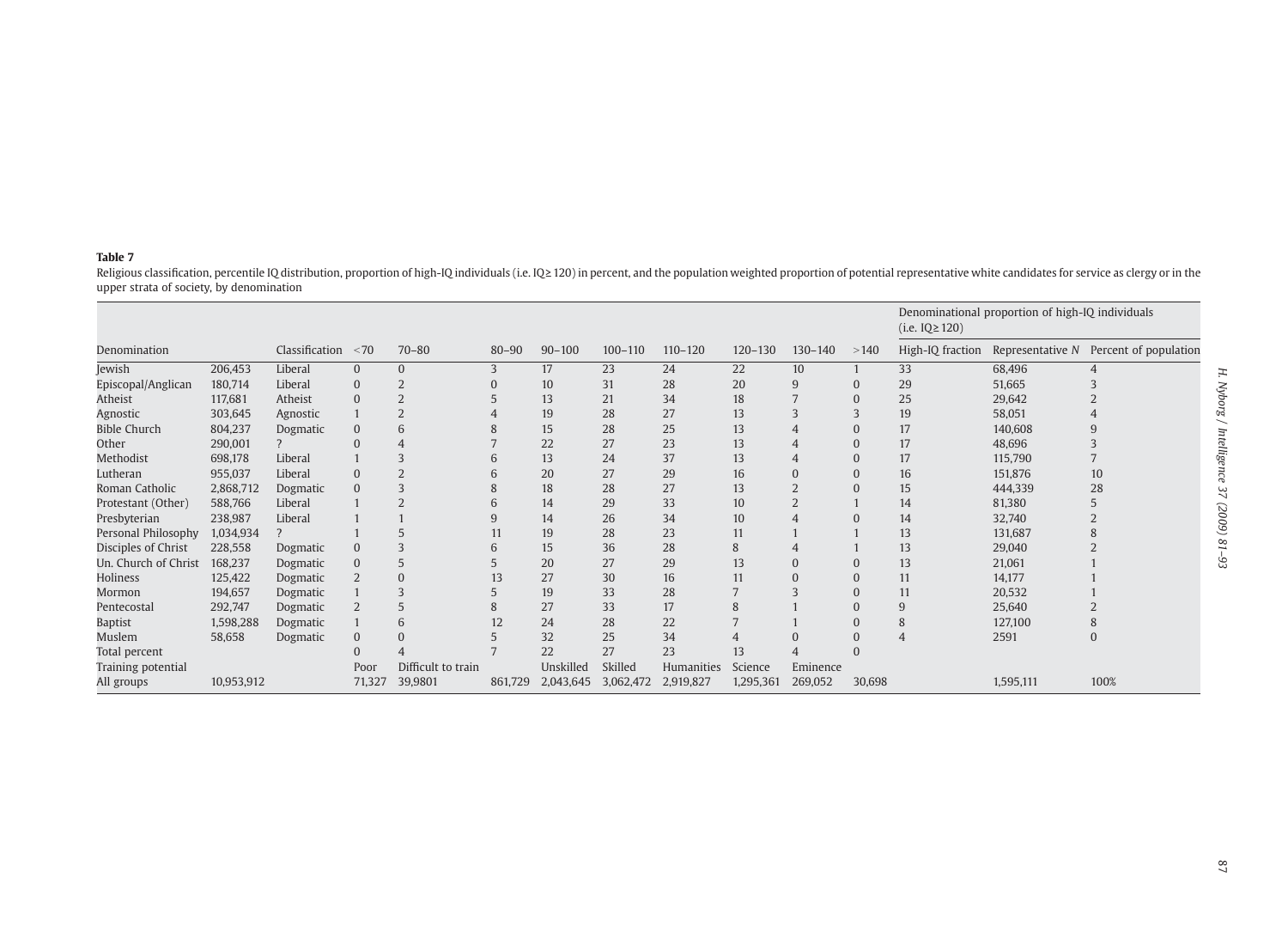# <span id="page-7-0"></span>Table 8

White Gross Household Income by denomination  $(F(18 2, 944) = 8.57)$ ; p≪.0001)

| Denomination         | Representative N | 1996 US\$ mean | <b>SD</b> |
|----------------------|------------------|----------------|-----------|
| Jewish               | 118,422          | 114.517        | 79.716    |
| Episcopal/Anglican   | 135,373          | 81.103         | 57.345    |
| Mormon               | 159.968          | 75.219         | 57.773    |
| Presbyterian         | 192,013          | 73.870         | 49.346    |
| Disciples of Christ  | 173,178          | 69.126         | 62.035    |
| Methodist            | 543,742          | 67.982         | 51.386    |
| Roman Catholic       | 2.270.011        | 65.138         | 46.637    |
| Agnostic             | 234.590          | 63.329         | 47.473    |
| Lutheran             | 804,876          | 62.205         | 42.561    |
| Other                | 201,520          | 61.504         | 57.737    |
| Un. Church of Christ | 129.713          | 60.960         | 30.439    |
| Atheist              | 87,937           | 60.407         | 48.608    |
| Personal Philosophy  | 839.490          | 54.827         | 42.951    |
| <b>Bible Church</b>  | 610,168          | 54.212         | 39.887    |
| Protestant (Other)   | 469,383          | 51.102         | 34.400    |
| <b>Baptist</b>       | 1.300.394        | 50.763         | 41.111    |
| Muslem               | 46,530           | 48.298         | 30.510    |
| Holiness             | 111,754          | 46.216         | 29.262    |
| Pentecostal          | 237,216          | 39.924         | 26.381    |
| All Groups           | 8,666,278        | 60.474         | 46.472    |

minority groups. All denominations are numerically dominated by white non-Hispanics, but Hispanics count for 25% of the Roman Catholics. Forty percent of the Baptists are blacks, as are 27% of the Pentecostals and 34% of Holyness. Within race, 56% of Hispanics admit to being Roman Catholics, 50% of blacks state they are Baptists, and close to a quarter of all whites acknowledge to be Roman Catholics. The remaining individuals are widely dispersed over numerous other denominations.

The following statistical analyses exclude the Mixed Race category ( $N=83$ ) and the 18 years olds ( $N=18$ ), and collapsed 12 very small-numbered denominations, not mentioned separately in [Table 2](#page-4-0), under "Other". Moreover, in order not to confuse religion with race and related socio-economic variables, the analyses were further limited to white non-Hispanic adolescents. This reduced the original white NLSY97 sample to  $N = 3742$ . The use of cross-sectional sample weighs makes them represent all 10,953,134 12–17 year old white

subjects, or 73%, living in the United States at time of testing in 1997 [\(Moore et al., 2000\)](#page-11-0).

The average white IQ is about 6 IQ points above total sample IQ. The factor structures are identical across races and sexes (all congruence coefficients≥.998). Cross-sectional sample weight / 100 is used consistently in all the following analyses of white non-Hispanics.

# 5. Results

Syllogism 1 (high-IQ people gravitate towards atheism and/or science, and low-IQ people remain religious) was tested in an ANOVA design with IQ as dependent factor and Atheist versus religious as the categorical variable. Agnostics were left out of this analysis, as they could neither be classified as atheists nor religious.

[Table 3](#page-5-0) confirms that white religious people trail Atheists by 5.13 IQ points. Analysis of variance on the actual number of respondents indicates that this difference is statistically significant  $(p=.02)$ .

Syllogism 2 said that a: cognitively highly complex people choose Atheism/science; b: medium complex people choose liberal denominations (i.e. fairly open, critical, less committed, metaphorical, cultural heritage type), and c: least complex people drift towards dogmatic denominations (committed, personal relationship with Jesus, emphasis on sinfulness, fixed rules for behaviour, and need for atonement). [Table 4](#page-5-0) outlines the classification of denominations, and [Table 5](#page-5-0) provides numbers that confirm syllogism 2, in addition to indicating Agnostic IQ.

Atheists thus score 1.95 IQ points higher than Agnostics, 3.82 points higher than Liberals, and 5.89 points higher than Dogmatics. The differences are highly significant ( $p<0.001$ ).

Syllogism 3 (denominations can be systematically rank ordered by average IQ) found confirmation in [Table 6.](#page-5-0)

Thus, Episcopal/Anglicans top the IQ scale and Pentecostals and Baptists are found at the bottom. Roman Catholic IQ is close to the sample mean.

Syllogism 4 (Large denominations may offer more gifted individuals to occupy the upper religious clerical and social

#### Table 9

White age and sex differences in adolescent Agnostic, Atheist and Religious persuasions

| Persuasion   | Sex    | Age in years |                |           |           |           |         |            |  |  |
|--------------|--------|--------------|----------------|-----------|-----------|-----------|---------|------------|--|--|
|              |        | 12           | 13             | 14        | 15        | 16        | 17      |            |  |  |
| Agnostic     | Male   | 8639         | 40,380         | 31,174    | 42,585    | 34,555    | 31,911  | 189,244    |  |  |
|              |        | 58.48%       | 69.97%         | 54.09%    | 55.75%    | 58.78%    | 83.20%  | 62.32%     |  |  |
| Agnostic     | Female | 6134         | 17,327         | 26,463    | 33,803    | 24,230    | 6444    | 114,401    |  |  |
|              |        | 41.52%       | 30.03%         | 45.91%    | 44.25%    | 41.22%    | 16.80%  | 37.68%     |  |  |
| Total        |        | 14,773       | 57,707         | 57,637    | 76,388    | 58,785    | 38,355  | 303,645    |  |  |
|              |        | 0.96%        | 2.75%          | 2.56%     | 3.41%     | 2.79%     | 5.33%   |            |  |  |
| Atheist      | Male   | 3216         | 5722           | 16,644    | 14.957    | 33.999    | 6061    | 80,599     |  |  |
|              |        | 26.17%       | 100.00%        | 73.26%    | 71.97%    | 72.78%    | 64.11%  | 68.49%     |  |  |
| Atheist      | Female | 9072         | $\overline{0}$ | 6074      | 5825      | 12,718    | 3393    | 37,082     |  |  |
|              |        | 73.83%       | 0.00%          | 26.74%    | 28.03%    | 27.22%    | 35.89%  | 31.51%     |  |  |
| Total        |        | 12,288       | 5722           | 22,718    | 20,782    | 46,717    | 9454    | 117,681    |  |  |
|              |        | 0.80%        | 0.27%          | 1.01%     | 0.93%     | 2.22%     | 1.31%   |            |  |  |
| Religious    | Male   | 794,352      | 1,041,294      | 1,119,253 | 1,044,280 | 982,713   | 295,546 | 5,277,438  |  |  |
|              |        | 52.61%       | 51.11%         | 51.62%    | 48.74%    | 49.08%    | 43.96%  | 50.11%     |  |  |
| Religious    | Female | 715,462      | 996,079        | 1,049,056 | 1,098,108 | 1,019,691 | 376,752 | 5,255,148  |  |  |
|              |        | 47.39%       | 48.89%         | 48.38%    | 51.26%    | 50.92%    | 56.04%  | 49.89%     |  |  |
| Total        |        | 1,509,814    | 2,037,373      | 2,168,309 | 2,142,388 | 2,002,404 | 672,298 | 10,532,586 |  |  |
|              |        | 98.24%       | 96.98%         | 96.43%    | 95.66%    | 94.99%    | 93.36%  |            |  |  |
| Column total |        | 1,536,875    | 2,100,802      | 2,248,664 | 2,239,558 | 2,107,906 | 720,107 | 10,953,912 |  |  |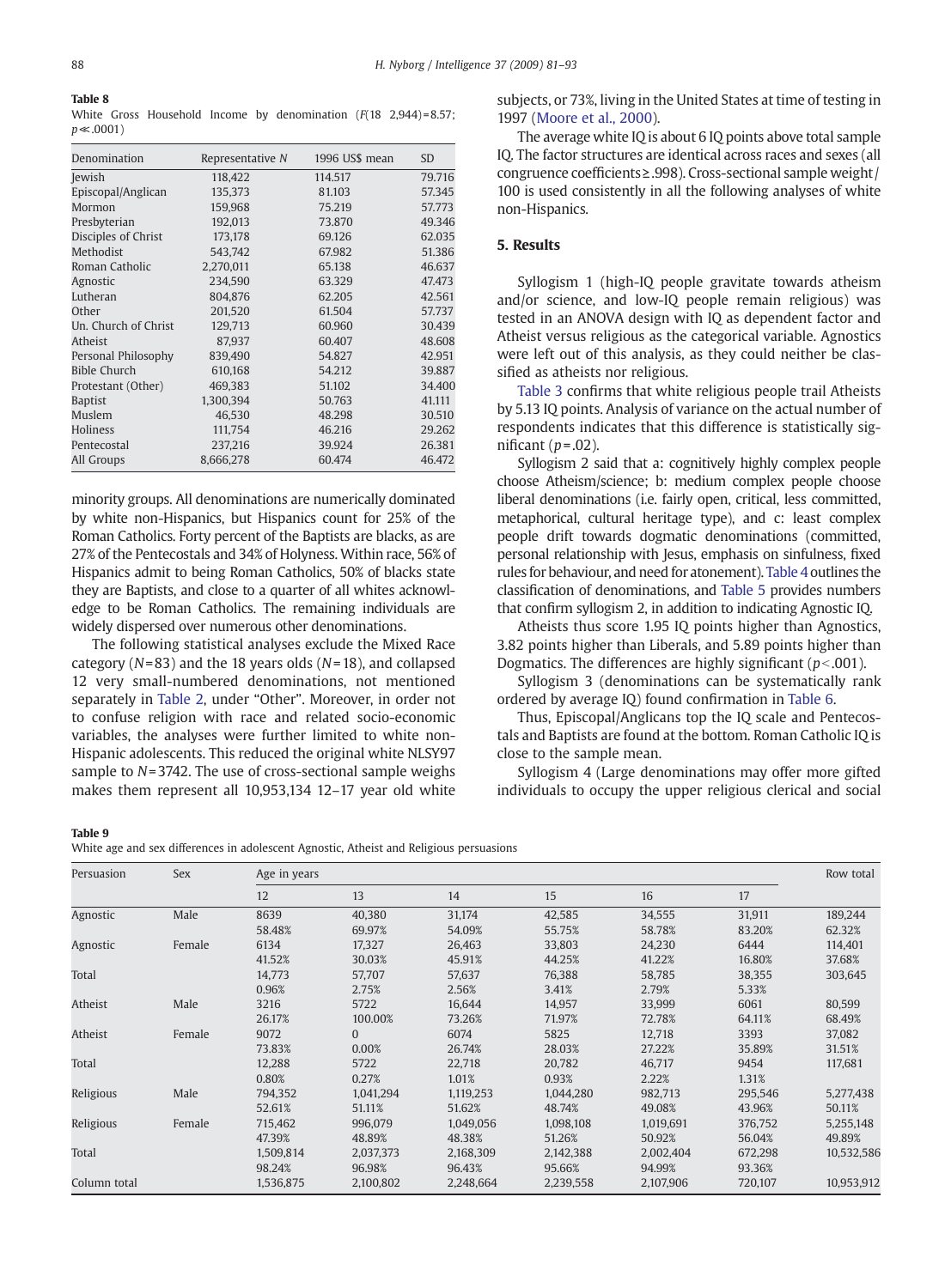positions in society than do small denominations, even if they do have relatively low mean IQs and SDs) finds confirmation in [Table 7.](#page-6-0) The bottom X-axis denotes training potential as a function of the IQ percentile distribution shown by the top Xaxis.

The denominational proportion of high-IQ individuals was defined as the summed proportions of individuals observed in the upper three percentile columns having IQs≥120 points. [Table 7](#page-6-0) shows that though Episcopalians have the highest denominational average IQ [\(Table 6](#page-5-0)), Jews nevertheless surpass them in high-IQ fraction, due to Jewish IQ distribution being skewed more towards the high (and low) end of the IQ scale. Dogmatic denominations have in general fewer high-IQ individuals within their ranks.

However, despite an average IQ [\(Table 6\)](#page-5-0) and a below average dispersion score, the Roman Catholic denomination is nevertheless the largest source of high-IQ individuals for religious and societal service (28%), due to their large numerical representation in the population, followed by Lutherans (10%), and Bible Church (9%).

Syllogism 5 (denominations with high IQ earn more than less favored denominations) is confirmed by [Table 8](#page-7-0).

Data on income (1996 US \$) was available for 8.6 million white non-Hispanic adolescents. Jews come out with the highest Gross Household average income, and there is a considerable gap down to subsequent Episcopalian income. Atheists earn close to the sample average of about 60,000\$, despite their high average IQ. Most Dogmatic incomes are below average. The income differences are statistically significant ( $p<0.01$ ). The denominational high-IQ fractions and average incomes correlate significantly (Pearson  $r = .72$ ,  $t = 4.25$ ; < .001; Spearman R= .46,  $t = 2.16$ ,  $p < .05$ ).

Syllogism 6 (Agnostic and Atheist persuasions become increasingly more prevalent from age 12 to 17, and the proportion of religious believers drops accordingly) was partly supported, as seen in [Table 9](#page-7-0).

The total proportion of religious people drops from 98% at age 12 to 93% at age 17, mainly driven by a falling proportion of males, whereas the female proportion of religious individuals actually increases over time. The total proportion of Agnostics increases from 1 to 5% between age 12–17, but the trend is driven exclusively by a relative male increase from 58 to 83%, whereas the relative female proportion of Agnostics in fact drops to 17% at age 17. The total Atheist proportion does not change much with age, as the female proportion remains low compared to the male proportion.

# 6. Discussion

All six predictions came true. Syllogism 1 ([Table 3\)](#page-5-0) was confirmed when believers were found to trail Atheists by 5.13 IQ points. This dovetails well with the literature review that the most eminent, and by proxy most intelligent, scientists are Atheists; more than 90% of the most eminent scientists are self-declared Atheists. The high heritability of IQ implies that Atheists tend to have intelligent offspring. The framework predicts that their children will most likely also become Atheists, scientists, or high-ranking professionals, due to their largely inherited high IQ, but they are not likely to take over the world. As seen from [Table 2](#page-4-0) almost all American Atheists are white non-Hispanics, and these high-IQ individuals constitute only a miniscule proportion of contemporary American youth. Moreover, high-IQ people have, on average, fewer children than low-IQ people and have them later in life ([Herrnstein & Murray, 1994](#page-11-0)). This implies that future generations will see fewer non-believing high-IQ individuals.

The division into four (admittedly disputable: see Limitations section) categories of orientation ([Table 4](#page-5-0)) puts Atheists on top of the scale with IQ 111.08, followed by Agnostic IQ 109.13, Liberal IQ 107.26 and Dogmatic IQ 105.19, respectively  $(p<.001$ ; [Table 5\)](#page-5-0). Atheists thus score 3.82 IQ points above Liberals and close to 6 IQ points above Dogmatics. This confirms Syllogisms 2a–c that cognitively complex people prefer an a-religious position whereas less complex people join liberal denominations of the cultural heritage type, and the least complex people tend to find consolation in a dogmatic denomination.

Denominations can be systematically rank ordered by their average IQ, according to Syllogism 3, and this was confirmed. Various brands of Protestants, Jews, Atheists and Agnostics orientations all score well above average IQ. Atheists and Agnostics obtain fairly similar IQs (111.08 versus 109.13, respectively). Demographically speaking they are minorities, however, in relation to the huge number of Roman Catholics, Baptists, and Personal Philosophy people. Where Roman Catholics flock near the average IQ, Baptists score close the bottom. Personal Philosophy people number more 1.3 million and have an average IQ of 103.47.

IQ is arguably one of the most stable behavioral traits over time (see [Larsen, Hartmann, & Nyborg, 2007,](#page-11-0) for a recent large-scale longitudinal study) and over situations ([Jensen,](#page-11-0) [1998\)](#page-11-0), and there is no evidence to suggest that religion affects people's IQ. Within the g nexus, IQ predicts educability with fair accuracy and is the single most important predictor of success in life in general ([Gottfredson, 1997\)](#page-11-0), whereas personality accounted, in a recent large-scale study, for little more than 1% of the variance in explaining individual differences in achievement (e.g. [Hartmann et al., submitted for publication](#page-11-0)). Then again, it is important to keep in mind that biological IQ is a necessary, but certainly not a sufficient, cause for success.

The denominational high-IQ fraction was defined as the summed proportion of members with IQs≥120, and denominations let themselves be rank ordered along this dimension (Syllogism 4; [Table 6\)](#page-5-0). Interestingly, Jews surpass Episcopalians in high-IQ fraction, even if Episcopalians have slightly higher average IQ, the reason being that Jewish SD is larger that the Episcopalian (SD 13.14 versus 11.68, respectively). According to normal distribution theory there will accordingly be 1.6 Jew for each Episcopalian with IQ 145, and this ratio grows exponentially with increasing IQ. Also of relevance here, several early studies indicate that there actually more people at the very high end of the IQ scale than Gaussian IQ distribution theory would let us to expect [\(Burt, 1963;](#page-11-0) [Hollingsworth, 1942; Terman, 1925](#page-11-0)), whereas the present contemporary study found very few up there: only three subjects scored above IQ 145. This may reflect a dysgenic trait, as the present sample was designed to represent all American adolescents. The high ranking of Jews dovetails nicely with the fact that no less than 23% of all Nobel prizes awarded 1901–2007 were harvested by Jews who represent only about .25% of the world's population ([JINFO.ORG, 2007\)](#page-11-0). Atheists and Agnostics also show large fractions of high-IQ individuals.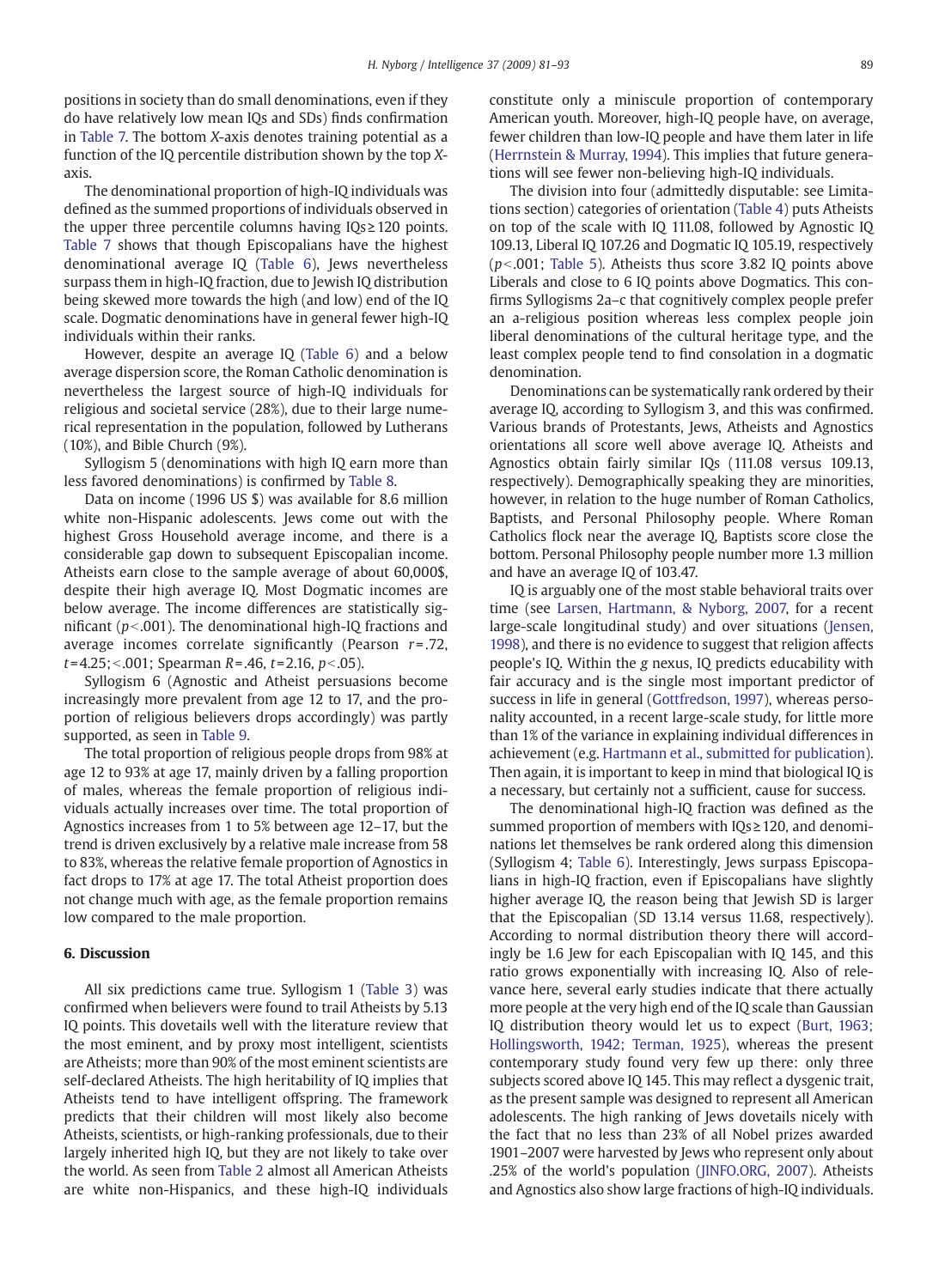This may explain why they dominate the highest ranks of science, as judged from the literature review. The latter two groups might hold an unknown, but possibly significant, number of formal Jews who self-reported as Atheists or Agnostics rather than Jewish by family association.

On average, Atheists and Agnostics account for 22% of the high-IQ fraction, Liberals for 20%, and Dogmatics for 11%. However, after adjustment for the actual proportional representation of the total white adolescent population (Atheist and Agnostic N= 87,693; Liberal N= 501,947; Dogmatic N= 825,088), we see that Dogmatics provide 51.7% of the societal high-IQ fraction potential, whereas Liberals count for 31.5%, and Atheists and Agnostics for only 5.5%.

High-IQ potential relates naturally to denominational differences in income, but Jews earn considerably more money than a linear relationship would predict, so other factors are obviously also at play here. It is worth considering that the Gross Household Income differences are predicted from adolescent offspring IQ or high-IQ fraction (Pearson  $r = .75$ ,  $p<.001$ ; and  $r=.72$ ,  $p<.001$ , respectively). The more common approach is to predict Gross Household Income from adult breadwinner IQ, but the reverse adolescent IQ–Gross Household Income prediction also works well, because IQ is high heritable, so regression toward the mean applies from offspring to parental as well as from parental to offspring income.

Syllogism 6 was basically substantiated but the analysis revealed some interesting trends. The number of religious people drops with age, from 98% at age 12 to 93% at age 17. This finding is in line with previous research showing that religiosity or church attendance decline with age during adolescence (e.g. The United States: [Kuhlen & Arnold, 1944;](#page-11-0) England: [Francis, 1989; Argyle, 1958; Argyle & Beit-Hallahmi,](#page-11-0) [1975;](#page-11-0) Northern Ireland: [Turner, 1980](#page-12-0)). It suggests that most of the decline takes place at an early age (down from 98.24 to 93.35% at age 17), as the United States is anomalous for a welldeveloped country in having an unusually low percentage of its adult population disbelieving in God (10.5% according to [Zuckerman, 2006;](#page-12-0) see [Lynn et al., in press,](#page-11-0) Appendix). The United States is the wealthiest of all nations but nevertheless demonstrates a level of religiosity similar to that of economically much less well-developed countries like Saudi Arabia and Uganda. Part of the anomaly may be due to the history of religious immigration from Europe to the United States, where some immigrants left for religious reasons and other brought their traditional values with them. Perhaps the combination of a relatively high inheritance of religious beliefs (.64 according to [Newcomb & Svehla, 1937](#page-11-0)) and selective immigration explains the large number of Americans remaining faithful.

There are sex differences behind the age changes in the Religious, Agnostic and Atheist categories. At age 12 there are more religious males than females (52.61% versus 47.39%; [Table 9\)](#page-7-0), but at age 17 the pattern reverses with 43.96% males against 56.04% females. The Agnostic proportion increases from 1 to 5% between age 12–17, but this change is driven by the relative male contribution rising from 58.48% to 83.20%, whereas the proportion of female Agnostics actually dropped to 16.80% at age 17. The total Atheist proportion did not change much with age mainly because female Atheists dropped from 73.83% at age 12 to 35.89 at age 17, and this almost outweighed the reverse male pattern. The overall drop in the total proportion of religious people from 98.24% to 93.36% at age 17 was thus essentially driven by a falling proportion of religious males, whereas the female proportion of religious people actually increased over time. Apparently, the male religious liberation between 12 and 17 does not have a female counterpart, and this may explain the commonly observed adult female–male gap, with more adult females than males confessing to being religious.

The extraordinary large number of religious Americans in general, and females in particular, raises questions about which mechanisms explain the pervasiveness of religion? Perhaps the low-IQ people in general, and females with slightly lower average IQ than males ([Jackson & Rushton, 2006; Lynn, 1999;](#page-11-0) [Nyborg, 2005](#page-11-0)) in particular, need religion in order to control emotions in ambiguous situations with existential anxiety (with no particular direction) or fear (with an "object" like impending death). The fear-reducing qualities of religious behavior would go some way to explain why so many continue to seek out religion in times where apparently far too optimistic atheists undoubtedly would have assumed that rationality will soon take over as the preferred tool to reduce uncertainty. Thus, rather than solving, the present study raises a number of hard questions about why religiosity prevails, and it suggests that future research better concentrate on the molecular brain basis of faith, preferably along the lines already laid down long time ago by Charles [Spearman \(1927\)](#page-11-0) and, more recently, by the physicology program ([Nyborg, 1994, 1997, 2007a,b](#page-11-0)).

# 6.1. Limitations

Multivariate regression analysis indicates that a particular denominational preference is not well predicted from individual unweighted IQs  $(R^2 = .001; R^2 = .000; F(1, 3,740) = .004;$  $p = .96$ ), and the predictive power is also very low, even if statistically significant when cross-sectional sample weights/ 100 data are used to establish the representative sample  $(R=.002; R^2=.000; F(1, 10.953.912) = 56.87; p<.000$ ). There are a several reasons for this.

The IQ differences between the various religious categories most like are seriously underestimated, because the delineation is qualitative rather than definitive. Liberals were defined as more open-minded, critical, less committed, metaphorical, cultural heritage-type individuals, and Dogmatics as more committed, to have a personal relationship with Jesus, to emphasize sinfulness, to be ready to follow guidance and strict rules for behaviour, and to feel more of a need for atonement ([Hunt, 1972; Beit-Hallahmi & Argyle, 1997,](#page-11-0) pp 43– 46). These categorical lines are notoriously fuzzy. Second, each denomination has a hierarchical power structure, and members of the religious clergy, if far fewer by numbers, most likely are considerably more intelligent than its ordinary worshippers, and it may even be so that the Dogmatic clergyflock IQ distance is larger than that within Liberal ranks. Finally, the categorization is far from perfect, because denominations characterized here as Liberal include Dogmatic minorities (e.g. Jews) and dogmatic denominations (e.g. Roman Catholics) may include a large number of liberals. A more precise and rigorous categorization undoubtedly would increase the IQ differences, but the present study does not allow for this.

According to one survey, 71% of all Americans see themselves as religious. This is a high number for a developed society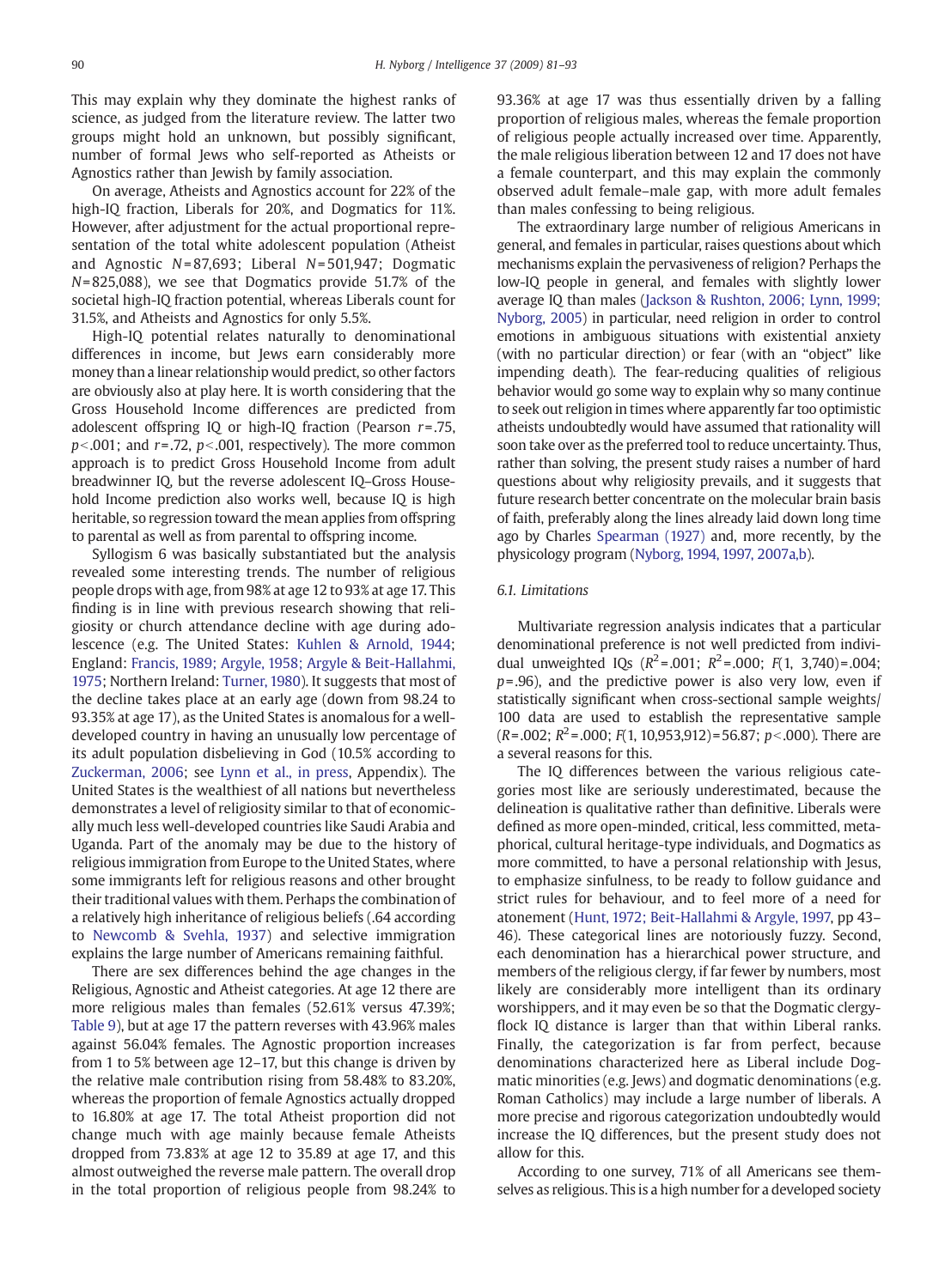<span id="page-10-0"></span>as compared to Asian Pacifics (50%), Western Europeans (60%), and Eastern and Central Europeans (65%), but not when compared to Middle Easterns (79%), Latin Americans (82%) and Africans (91%) ([Gallup International, 2005](#page-11-0)). [Zuckerman](#page-12-0) [\(2006\)](#page-12-0) found close to 90% believers in the United States. On the other hand, an online survey of a nationwide sample of 2010 adults reported that only 58% were absolutely certain in their belief in God [\(Harris Interactive, 2006](#page-11-0)). Then again, the crossnational studies by [Kanazawa \(in press\),](#page-11-0) by [Lynn, Harvey and](#page-11-0) [Nyborg \(in press\)](#page-11-0) and by [Rindermann \(2007\)](#page-11-0) suggest that the negative IQ–religiosity–income relationships generalize to the rest of the world.

The subjects in this study are 12 to 17 year olds. This raises questions about whether the results generalize to the white adult population of the United States. There are two views of relevance for addressing this question. According to socialization and social learning theory, believers are born into a religious tradition and so they by and large take over the religion of their parents. Along this line Beit-Hallahmi and Argyle (1997, p. 243) argued that "Religious identity… has nothing to do with decision, choice, belief, or personality." In fact "There can be no doubt that the attitudes of parents are among the most important factors in the formation of religious attitudes." (Ibid. p. 99). A contrasting view, the one adopted in the present study, is that young believers gravitate toward the denomination of their parents only if it matches their own level of cognitive complexity. Ordinarily, the high heritability of IQ and the phenomenon of regression to the population mean imply that the offspring of mid-parental IQ 130 will have IQs normally dispersed around IQ 115, and offspring of midparental IQ 80 will have on average an IQ of 90. This means that offspring of Dogmatics would tend on average to gravitate toward a more Liberal persuasion, and Liberal offspring would move toward a more dogmatic position. Also of interest is the fact that ordinary siblings differ on average 11–12 IQ points against the average 16–18 IQ point difference for randomly chosen individuals in the population (e.g. [Jensen, 1998](#page-11-0)). This natural genetic variability allows us to submit the gravitation hypotheses to a critical test: Siblings who have considerably higher (or lower) IQ that their parents will reject the preferred familial denomination and gravitate up (or down) with time towards a denomination that suits their particular IQ better. A recent representative longitudinal study of 7070 British boys and girls ([Deary, Batty and Gale \(2008\)](#page-11-0) appears to support the upward part of the gravitation hypothesis. Deary and colleagues thus confirmed that higher IQ at age 10 is associated with less likelihood of endorsing traditional values at age 30 and with having a more adult liberal social attitude across four important social domains, irrespective of sex. Moreover, own education and social class played a minor or no role for the observation that "Brighter 10-yearolds are, at age 30, more likely to hold to a philosophy emphasizing reason and individualism rather than tradition" which defines enlightenment ([Deary et al., 2008,](#page-11-0) p. 5). Finally, following Scarr and Weinberg'[s original \(1981\)](#page-11-0) suggestion that "Intelligence drives attitude formation", they cite [McCourt et al. \(1999\)](#page-11-0) for the conclusion that high-IQ individuals "… are able to form more individualistic and open-minded (i.e. antiauthoritarian) attitudes that those of lesser cognitive ability" (p. 987). This statement runs in parallel with the present working hypothesis, where dogmatism reflects a neurologically less than optimally evolved low g brain that seeks supernatural guidance in ambiguous or life threatening situations.

# 6.2. Summary and prospects

Not withstanding its obvious limitations, the present study suggests that the g nexus, and the Gravitation hypothesis constitute useful heuristics for contemplating observed within-nation covariant IQ–religiosity–achievement links. High-IQ people are able to curb magical, supernatural thinking and tend to deal with the uncertainties of life on a rational–critical–empirical basis, and to become prosperous servants of society, whereas low-IQ people easily become trapped in religious magical thinking, in addition to achieving, earning and serving less well.

The g nexus framework and the Gravitation hypothesis applies to cross-national studies as well ([Lynn et al., in press](#page-11-0)), and the g-faith correlations show up in even stronger form in the large-scale aggregated studies. An extension of the present working hypothesis predicts that high-IQ Northern countries will continue to prosper but only if they keep up their relatively large proportion of high-IQ leaders, that moderately high-IQ liberal (some of them Protestant) countries will take an intermediate position, and that low-IQ Southern/Equatorial countries will remain dogmatic and poor.

IQ reflects the physiological state of the brain and is about 80% genetic. The observed negative correlations between IQ and religiosity and the positive correlation between IQ and prosperity seem thus to be biological and neurological phenomena based in evolutionary events. Perhaps time is ripe for an extension of Spearman's original vision that the study of g is the direct study of the human brain in its purely physical and chemical aspects [\(Spearman, 1927,](#page-11-0) p. 403). Perhaps it is time to realize that "The real challenge of tomorrow is… to examine behaviour… in terms of its molecular basis and to use the proper scientific tools for this task… the… precise identification of proximal physico-chemical agents, through a mapping of their systemic loci of actions, and by monitoring their nonlinear dynamics in the light of individual inner and outer structural constraints." [\(Nyborg, 1997,](#page-11-0) p. 471).

# Acknowledgements

I would like to thank Dr. C.L. Reeve and an anonymous reviewer for highly useful critique.

# References

- Ament, W. S. (1927). Educational research and statistics: Religion, education and distinction. School and Society, XXVI(665), 399−406.
- Argyle, M. (1958). Religious behaviour. London: Routledge and Kegan Paul. Argyle, M., & Beit-Hallahmi, B. (1975). The social psychology of religion.
- London: Routledge and Kegan Paul. Batty, G. D., Deary, I. J., & Gottfredson, L. S. (2007). Premorbid (early life) IQ
- and later mortality risk: Systematic review. Annals of Epidemiology, 17, 278−288.
- Beit-Hallahmi, B., (1988). The religiosity and religious affiliation of Nobel Prize winners (umpublished data cited in Beit-Hallahmi & Argyle, 1997, p. 180).
- Beit-Hallahmi, B., & Argyle, M. (1997). The psychology of religious behaviour, belief and experience. London: Routledge.

Bell, P., (2002). Would you believe it? Mensa Magazine, Feb., 12-13.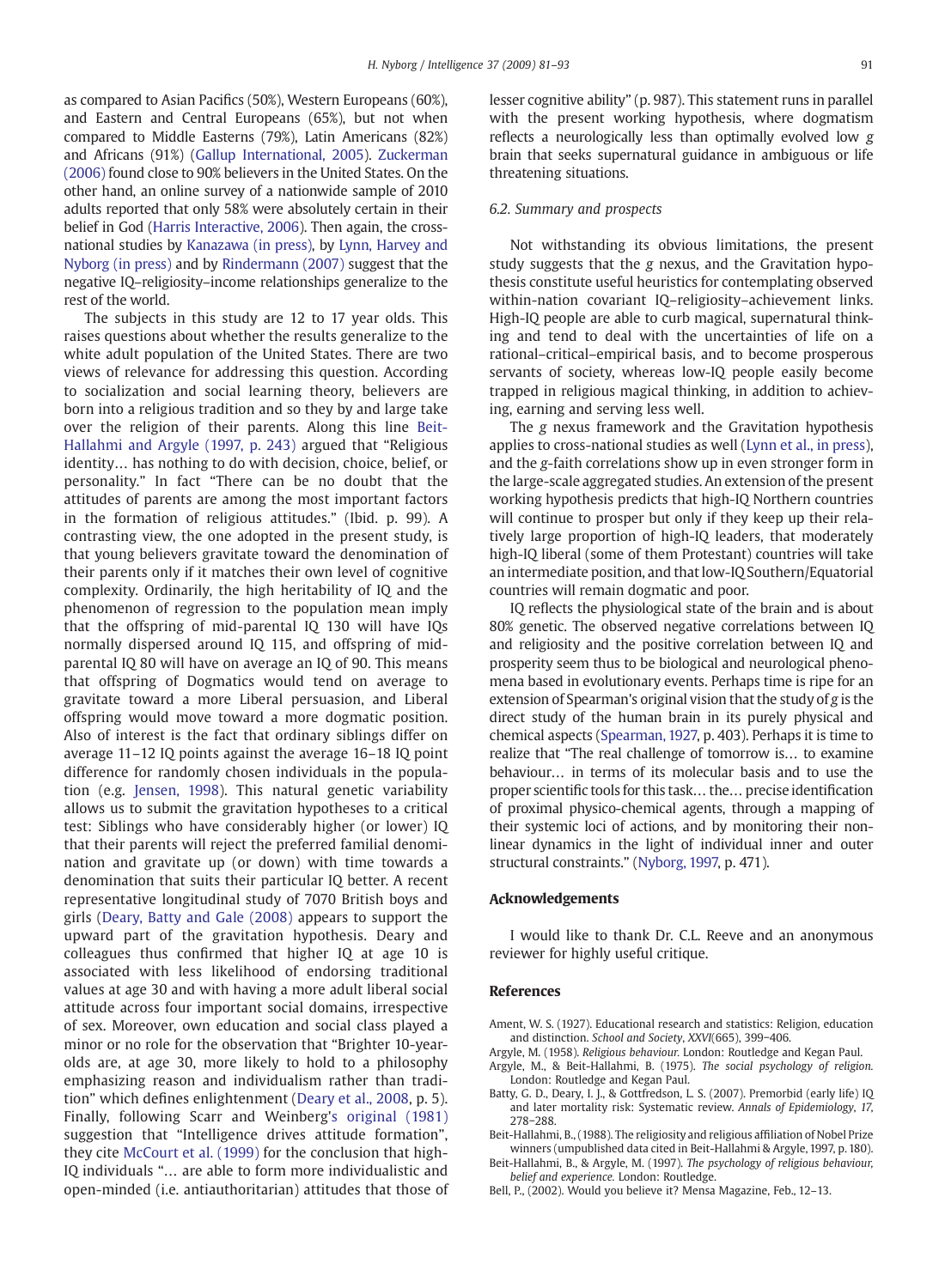- <span id="page-11-0"></span>Bello, F. (1954). The young scientists. Fortune, 49, 142−143.
- Brown, L. B. (1962). A study of religious belief. British Journal of Psychology, 53, 259−272.
- Burt, C. (1963). Is intelligence distributed normally? British Journal of Statistical Psychology, 16, 175−190.
- Christie, R., & Jahoda, M. (1954). Studies in the scope and method of the "Authoritarian Personality. Chicago, IL.: Free Press.
- Deary, I. J., Batty, G. D., & Gale, C. R. (2008). Bright children become enlightened adults. Psychological Science, 19(1), 1−6.
- Dawkins, R. (2006). The God delusion. London: Bantam Press.
- Francis, L. J. (1989). Measuring attitudes towards Christianity during childhood and adolescence. Personality & Individual Differences, 10, 695−698.
- Gallup International (2005). The voice of the people survey. [www.gallup](http://www.gallup-international.com)[international.com](http://www.gallup-international.com)
- Geertz, C. (1964). Ideology as a cultural system. In D. E. Apter (Ed.), Ideology and discontent New York: Free Press.
- Gottfredson, L. S. (1997). Why g matters: The complexity of everyday life. Intelligence, 24, 79−132 (Special issue, pp 1–320).
- Harris Interactive (2006). While most U.S. adults believe in God, only 58 percent are "Absolutely Certain". The Harris Poll # 80, October 31, 2006: [http://](http://harrisinteractive.com/harris_poll/printerfriend/index.asp?PID=707) [harrisinteractive.com/harris\\_poll/printerfriend/index.asp?PID=707](http://harrisinteractive.com/harris_poll/printerfriend/index.asp?PID=707)
- Hartmann, P., Larsen, L. & Nyborg, H. (submitted for publication). Personality as predictor of achievement.
- Herrnstein, R. J., & Murray, C. (1994). The Bell curve: Intelligence and class structure in American life. New York: The Free Press.
- Hoge, D. (1974). Commitment on campus: Changes in religion and values over five decades. Philadelphia, PA: Westminster Press.
- Hollingsworth, L. (1942). Children above 180 IQ. New York: World Books Co.
- Howells, T. H. (1928). A comparative study of those who accept as against those who reject religious authority. University of Iowa Studies in Character, 2(3).
- Hunt, R. A. (1972). Mythological–symbolic religious commitment: The LAM scales. Journal for the Scientific Study of Religion, 11, 42−52.
- Jackson, D. N., & Rushton, J. P. (2006). Males have greater g: Sex differences in general mental ability from 100,000 17–18-year-olds on the Scholastic Assessment Test. Intelligence, 34(5), 479−486.
- Jensen, A. R. (1998). The g factor: The science of mental ability. Westport, CT: Praeger.
- Jensen, A. R., & Sinha, S. N. (1993). Physical correlates of human intelligence. In P. A. Vernon (Ed.), Biological approaches to the study of human intelligence (pp. 139−242). Norwood, NJ: Ablex.
- JINFO.ORG (2007). Jewish Nobel Prize winners. [http://www.jinfo.org/](http://www.jinfo.org/Nobel_Prizes.html)
- Jung, R. E., & Haier, R. J. (2007). The parieto-frontal integration theory (P-FIT) of intelligence: Converging neuroimaging evidence. Behavioral and Brain Sciences (target article), 30, 135−187.
- Kanazawa, S. (in press). De gustibus est disputandum II: Why liberals and atheists are more intelligent.
- Kosmin, B. A., & Lachman, S. P. (1993). One nation under God. New York: Harmony Books.
- Kuhlen, R. G., & Arnold, M. (1944). Age differences in religious beliefs and problems during adolescence. Journal of Genetic Psychology, 65, 291−300.
- Larsen, L., Hartmann, P., & Nyborg, H. (2007). The stability of general intelligence from early adulthood to middle-age. Intelligence, 36, 29−34.
- Larson, E. J., & Witham, L. (1998). Leading scientists still reject God. Nature, 394, 313.
- Larson, E. J., & Witham, L. (1999). Scientists and religion in America. Scientific American, 88−93 (September).
- Lenski, G. E. (1963). The religious factor. New York: Doubleday.
- Leuba, J. A. (1921). The belief in God and immortality. Chicago: Open Court Publishers.
- Lord, F. M. (1980). Application of item response theory to practical testing problems. Hillsdale, NJ: Erlbaum.
- Lynd, R., & Lynd, H. (1929). Middletown. New York: Harcourt, Brace.
- Lynn, R. (1999). Sex difference in intelligence and brain size: A developmental theory. Intelligence, 27, 1−12.
- Lynn, R. (2006). Race differences in intelligence: An evolutionary analysis. Augusta, GA: Washington Summit Publishers.
- Lynn, R., & Vanhanen, T. (2002). IQ and the wealth of nations. Westport, CT: Praeger.
- Lynn, R., & Vanhanen, T. (2006). IQ and global inequality. Augusta, Georgia: Washington Summit Publishers.
- Lynn, R., Hampson, S. L., & Magee, M. (1983). Determinants of educational achievement at 16+: Personality, home background and school. Personality and Individual Differences, 4, 473−481.
- Lynn, R., Harvey, J. & Nyborg, H. (in press). Average intelligence predicts Atheism rates across 137 nations. Intelligence (Available online 29 April 2008).
- McCourt, K., Bouchard, T. J., Lykken, D. T., Tellegen, A., & Keyes, M. (1999). Authoritarianism revisited: Genetic and environmental influences

examined in twins reared apart and together. Personality and Individual Differences, 27, 985−1014.

- Meisenberg, G. (2007). In God's image? The natural history of intelligence and ethics. Brighton: Book Guild.
- Moore, W., Pedlow, S., Krishnamurty, P., & Wolter, K. (2000). National Longitudinal Survey of Youth 1997 (NLSY97). Technical Sampling Report. Chicago: National Opinion Research Center.
- Nelsen, H. M. (1973). Intellectualism and religious attendance of metropolitan residents. Journal for the Scientific Study of Religion, 12, 285−296.
- Newcomb, T. M., & Svehla, G. (1937). Intra-family relationships in attitude. Sociometry, 1, 180−205.
- Nyborg, H. (1994). Hormones, sex and society: The science of physicology. Westport, CT: Praeger.
- Nyborg, H. (1997). Molecular man in a molecular world: Applied physicology. Psyche & Logos, 18(2), 457−474.
- Nyborg, H. (2005). Sex-related differences in general intelligence, g, brain size, and social status. Personality and Individual Differences, 39, 497−505.
- Nyborg, H. (2007a). Intelligence, hormones, sex, brain size and biochemistry: It all needs to have equal causal standing before integration is possible. Behavioral and Brain Sciences, 30(2), 164−165.
- Nyborg, H. (2007b). Do recent large-scale cross-national student assessment studies neglect general intelligence g for political reasons?European Journal of Personality, 21(5), 707−765 (Open Peer Commentaries).
- Nyborg, H., & Jensen, A. R. (2001). Occupation and Income Related to Psychometric g. Intelligence, 29, 45−55.
- Owen, R. J. (1969). A Bayesian approach to tailored testing (RB-69-92). Princeton, NJ: Educational Testing Service.
- Owen, R. J. (1975). A Bayesian sequential procedure for quantal response in the context of adaptive mental testing. Journal of the American Statistical Association, 70, 351−356.
- Pennington, B. F., Filipek, P. A., Lefly, D., Chabildas, N., Kennedy, D. N., Simon, J. H., et al. (2000). A twin MRI study of size variations in the human brain. Journal of Cognitive Neuroscience, 12, 223−232.
- Polderman, T. J., Gosso, M. F., Posthuma, D., Van Beijsterveldt, T. C., Heutink, P., Verhulst, F. C., et al. (2006). A longitudinal twin study on IQ, executive functioning, and attention problems during childhood and early adolescence. Acta Neurologica Belgica, 106(4), 191−207.
- Plomin, R., & Spinath, F. M. (2004). Intelligence: Genetics, genes, and genomics. Journal of Personality and Social Psychology, 86(1), 112−129.
- Pratt, K. C. (1937). Differential selection of intelligence according to denominational preference of college freshmen. Journal of Social Psychology, 8, 301−310.
- Ree, M. J., & Earles, J. A. (1990). Differential validity of a differential aptitude test. AFHRL-TR-89-59. Brooks Air Force Base.Texas: Manpower and Personnel Division cited in Herrnstein & Murray, 1994.
- Reeve, C. L., & Heggestad, E. D. (2004). Differential relations between general cognitive ability and interest-vocation fit. Journal of Occupational and Organizational Psychology, 77(3), 385−402.
- Rhodes, A. L., & Nam, C. B. (1970). The religious context of educational expectations. American Sociological Review, 35, 253−267.
- Rindermann, H. (2007). The g-factor of international cognitive ability comparisons: The homogeneity of results in PISA, TIMSS, PIRLS and IQtests across nations. European Journal of Personality, 21, 667−706.
- Rigney, D., & Hoffman, T. J. (1993). Is American Catholicism anti-intellectual? Journal for the Scientific Study of Religion, 32, 211−222.
- Roe, A. (1965). The psychology of occupations. New York: Wiley.
- Rokeach, M. (1960). The open and closed mind. New York: Basic Books.
- Rushton, J. P. (2000). Race, evolution and behavior. Port Huron, MI: Charles Darwin Research Institute.
- Scarr, S., & McCartney, K. (1983). How people make their own environments: A theory of genotype environment effects. Child Development, 54, 424−435.
- Scarr, S., & Weinberg, R. A. (1981). The transmission of authoritarianism in families: Genetic resemblance in social–political attitudes? In S. Scarr (Ed.), Race, social class, and individual differences (pp. 399−427). Hillsdale, NJ: Earlbaum.
- Scripture (1982). Proverbs (3:5–7). Taken from the New King James Version. Copyright © 1982 by Thomas Nelson, Inc. Used by permission. All rights reserved.
- Segall, D. O., Moreno, K. E., & Hetter, R. D. (1997). Item pool development and evaluation. In W. A. Sands, B. K. Waters, & J. R. McBride (Eds.), Computerized adaptive testing: From inquiry to operation Washington, D.C.: American Psychological Association.
- Sinclair, R. D. (1928). A comparative study of those who report the experience of the divine presence with those who do not. University of Iowa Studies in Character, 2(3).
- Spearman, C. (1904). General intelligence, objectively determined and measured. American Journal of Psychology, 15, 201−293.
- Spearman, C. (1927). The abilities of man: Their nature and measurement. New York: Macmillan.